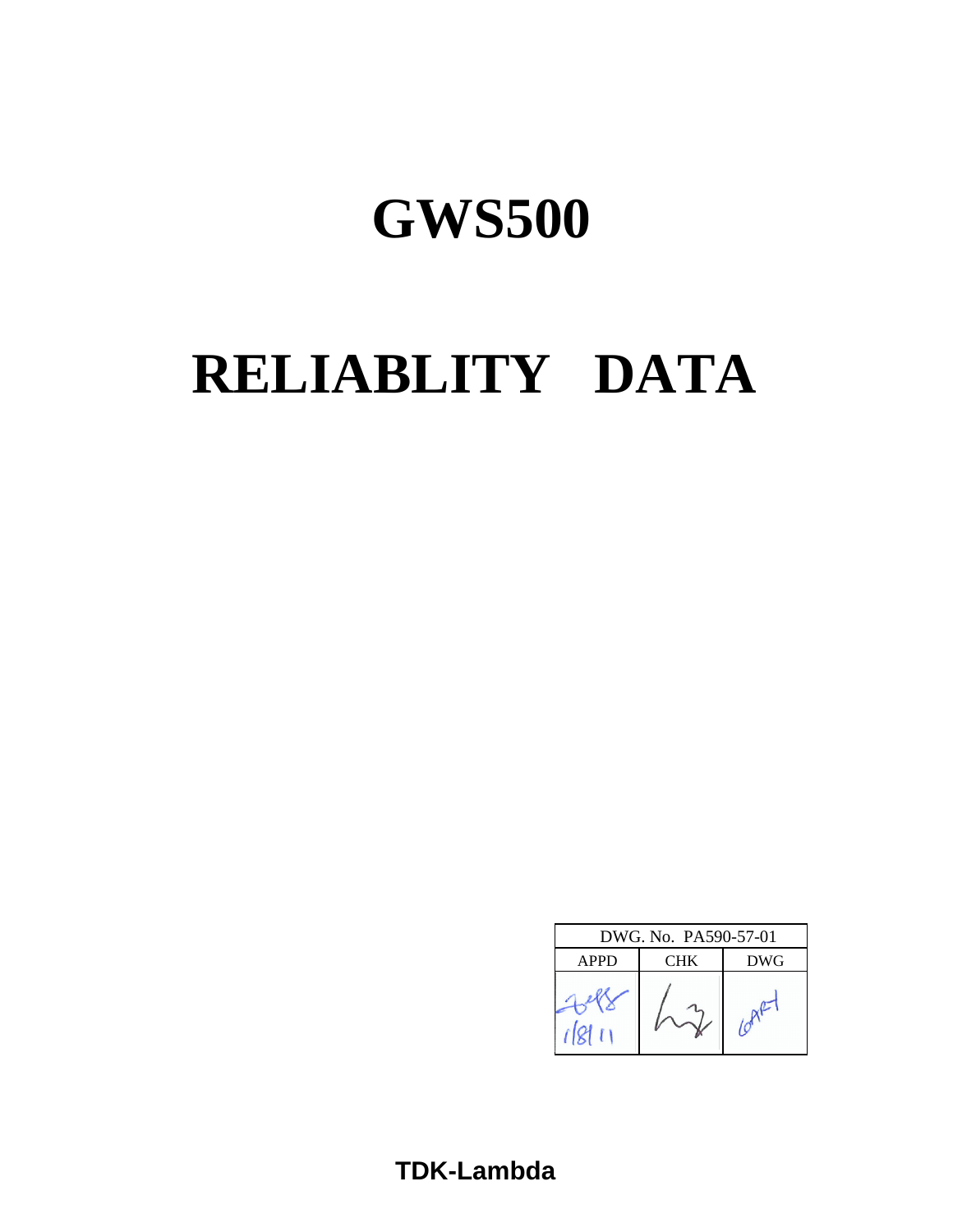# **INDEX**

| н<br>C. |  |
|---------|--|
| ×       |  |

|  | $R - 7 - 8$ |
|--|-------------|
|  |             |
|  | $R-10$      |
|  |             |
|  |             |
|  |             |

※ Test results are typical data. Nevertheless the following results are considered to be actual capability data because all units have nearly the same characteristics.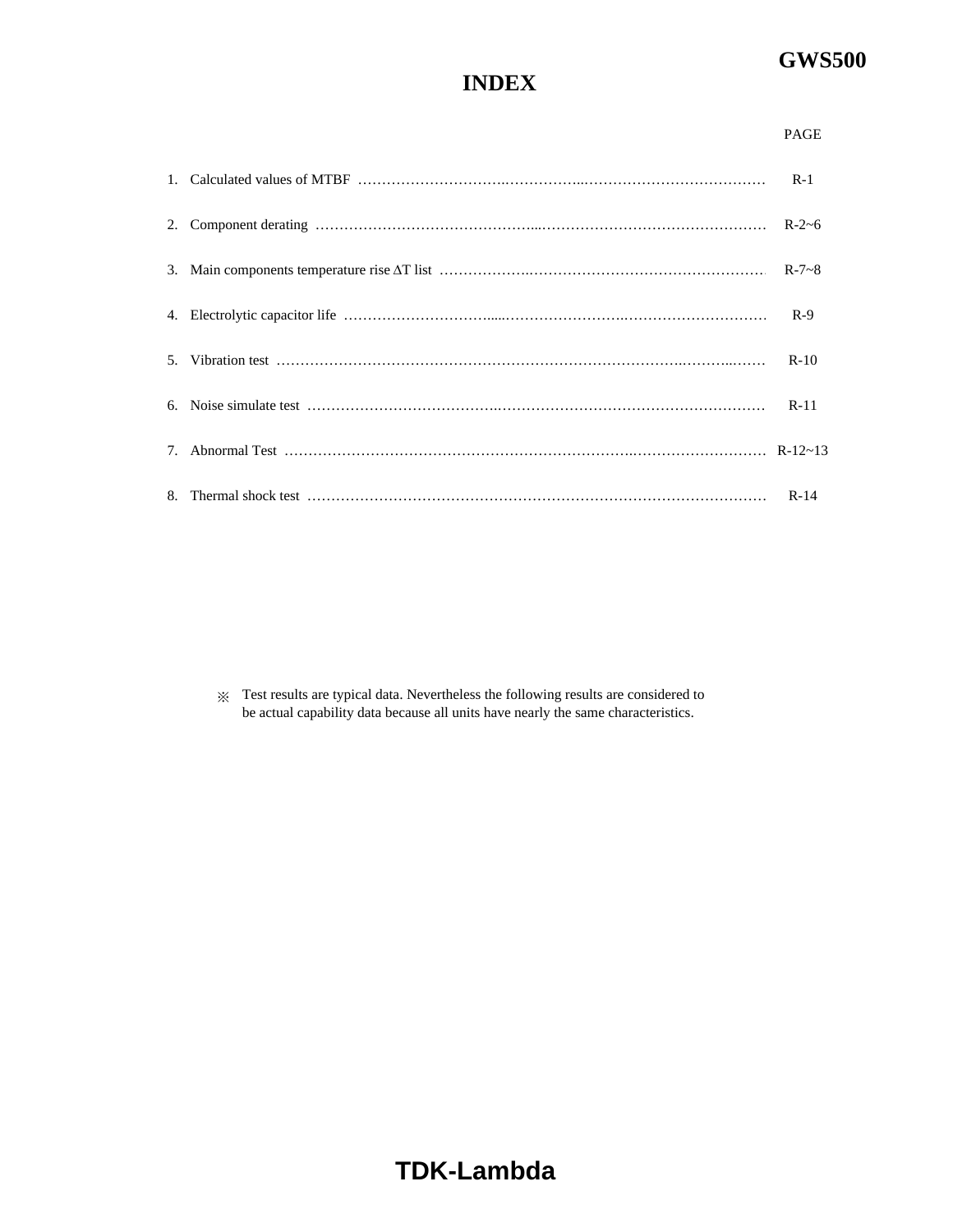## **1. Calculated values for MTBF**

# **GWS500**

## **MODEL : GWS500-12**

## **1. Calculating Method**

 Calculated based on part count reliability projection of JEITA (RCR-9102B). Individual failure rates  $I_G$  is given to each part and MTBF is calculated by the count of each part.

Formula :

1 1 MTBF = ---------- = ----------------------- X 106 (HOURS) λequip n Σ Ni ( $\lambda$ <sub>G</sub> π<sub>Q</sub>)<sub>i</sub>  $i=1$ 

#### where :

|                   | $\lambda$ equip | $=$ Total Equipment Failure Rate (Failure / 106 Hours)                   |
|-------------------|-----------------|--------------------------------------------------------------------------|
| $\lambda_{\rm G}$ |                 | $=$ Generic Failure Rate For The ith Generic Part (Failure / 106 Hours)  |
| Ni                |                 | $=$ Quantity of ith Generic Part                                         |
| n                 |                 | $=$ Number of Different Generic Part Categories                          |
| $\pi_{\rm O}$     | $=$             | Generic Quality Factor for the ith Generic Part ( $\pi_{\text{O}} = 1$ ) |

#### **2. MTBF Values**

 $\mathrm{G_F}\;$  : ( GROUND, FIXED)

**MTBF = 120,773 (Hours) However MTBF Calculation for Fan isn't included**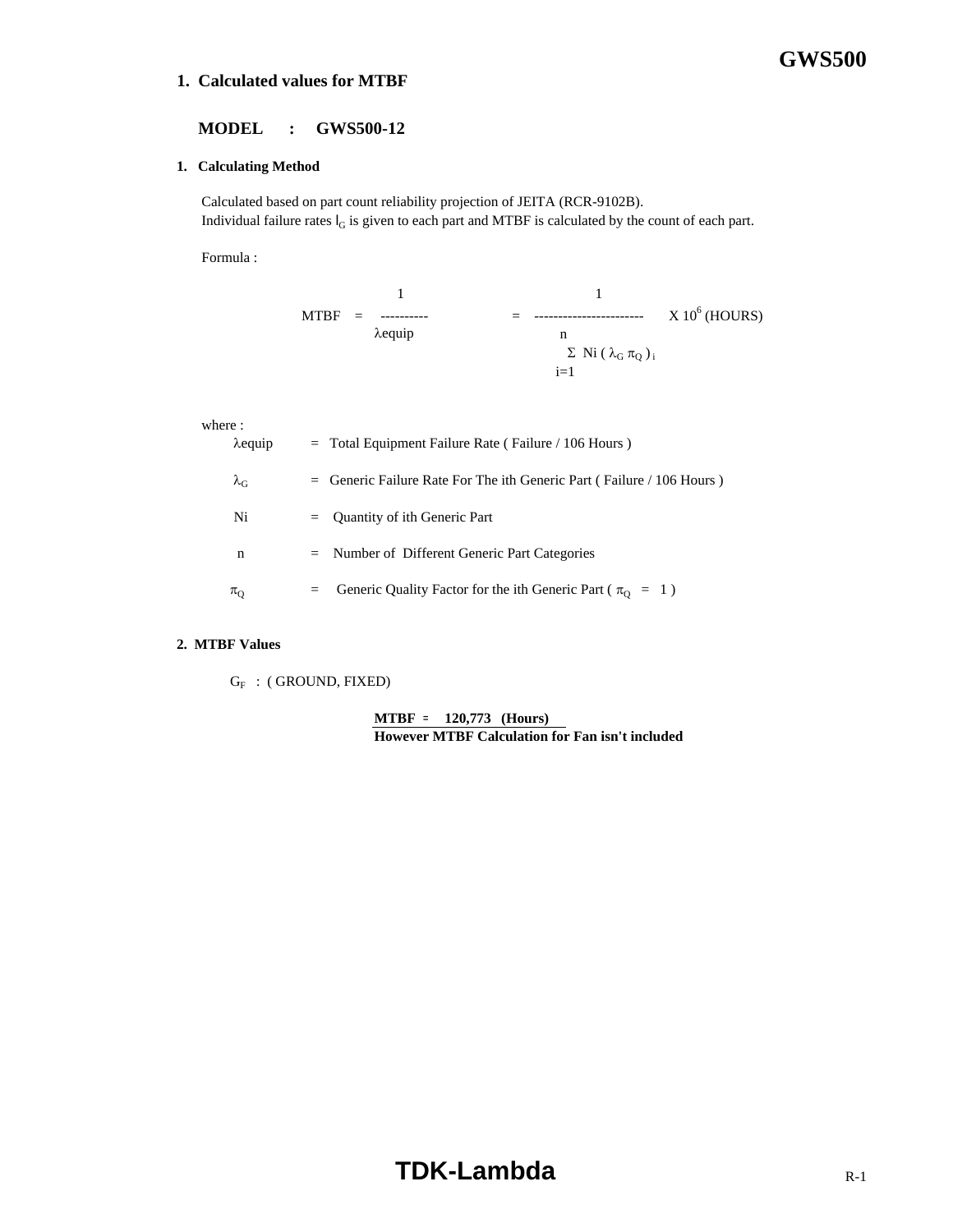#### **2. Component derating**

#### **MODEL : GWS500-12**

#### **(1) Calculating method**

(a) Measuring Conditions

| Input  | $: 115.230 \text{VAC}$ | • Ambient temperature | $.50^{\circ}$ C |
|--------|------------------------|-----------------------|-----------------|
| Output | $: 12V 42A(100\%)$     | • Mounting method     | : Mounting $A$  |

(b) Semiconductors

 Compared with maximum junction temperature and actual one which is calculated based on case temperature, power dissipation and thermal impedance.

(c) IC, Resistors, Capacitors, etc.

Ambient temperature, operating condition, power dissipation and so on are within derating criteria.

(d) Calculating Method of Thermal Impedance

$$
\boldsymbol{\theta}_{j-c} = \frac{T_{j(\max)} - T_c}{P_{c(\max)}} \qquad \boldsymbol{\theta}_{j-a} = \frac{T_{j(\max)} - T_a}{P_{c(\max)}} \qquad \boldsymbol{\theta}_{j-1} = \frac{T_{j(\max)} - T_1}{P_{c(\max)}}
$$

- T<sub>c</sub> : Case temperature at start point of derating ; 25<sup>o</sup>C in general
- Ta **:** Ambient temperature at start point of derating ; 25°C in general
- Tj **:** Lead temperature at start point of derating ; 25°C in general

 Pc(max) **:** Maximum collector(channel) dissipation (Pch**(**max**)**)

Tj(max) **:** Maximum junction(channel) temperature (Tch**(**max**)**)

 $(\theta_{i-c})$  **:**Thermal impedance between junction(channel) and case  $(\theta_{ch-c})$ 

- $\theta_{j-a}$  **:**Thermal impedance between junction and air
- $\theta_{j-1}$  **:**Thermal impedance between junction and lead

# **TDK-Lambda R-2**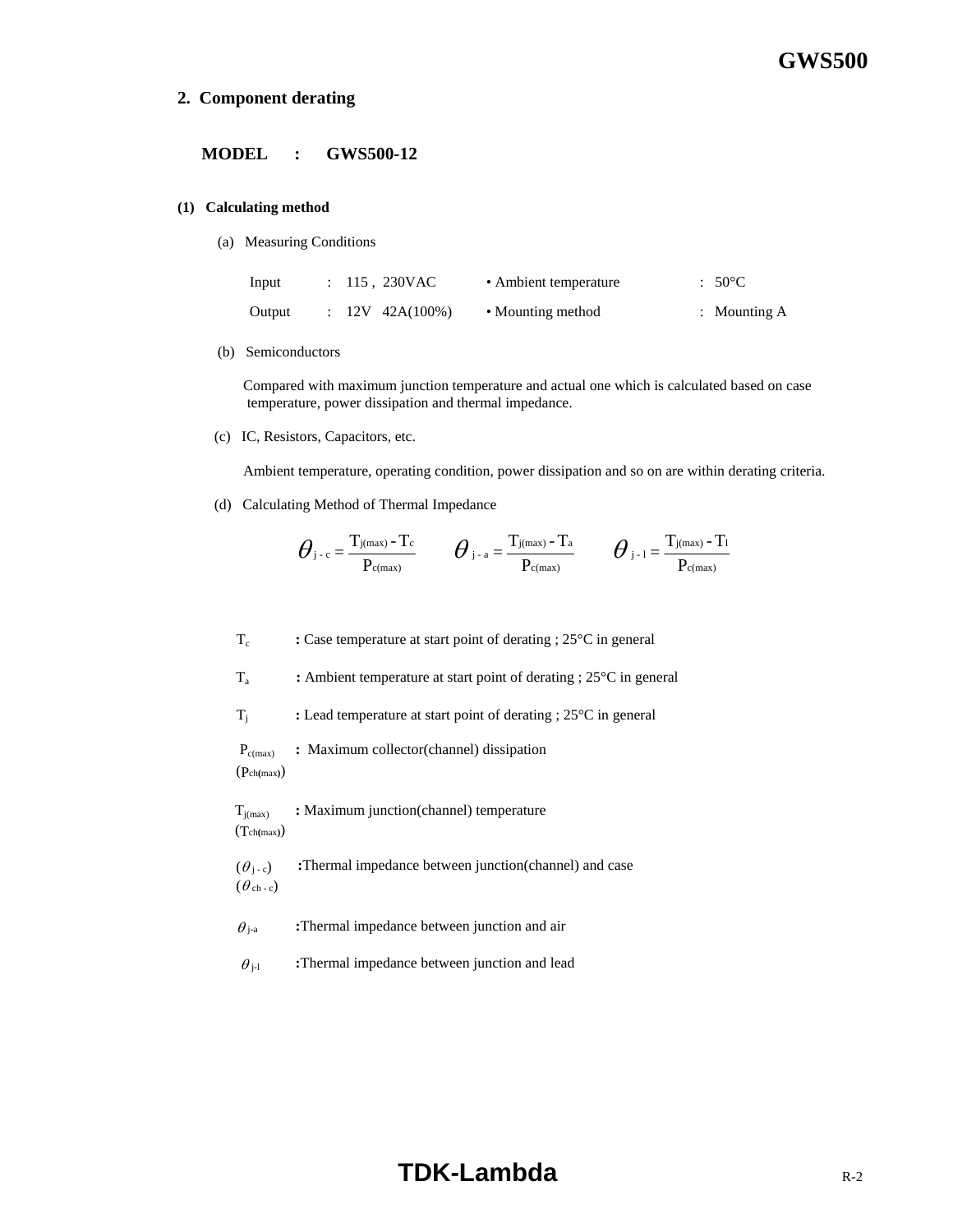# **(2) Component Derating List**

# **MODEL : GWS500**

| Location No.                                            | $Vin = 115VAC$<br>$Load = 100\%$                                                                                                                                                                  | $Ta = 50^{\circ}C$                  |
|---------------------------------------------------------|---------------------------------------------------------------------------------------------------------------------------------------------------------------------------------------------------|-------------------------------------|
| Q1<br>IPW60R190C6<br><b>INFINEON</b>                    | Tjmax = $150^{\circ}$ C, $\theta$ j-c = $0.83^{\circ}$ C/W<br>$\triangle$ Tc = 36.4 $\degree$ C<br>$Pd = 2.9W,$<br>$Tj = Tc + ((\theta j - c) \times Pd) = 88.81$ °C<br>$D.F. = 59.2\%$           | $Pch(max) = 151W$<br>$Tc = 86.4$ °C |
| Q <sub>2</sub><br>IPP60R280C6<br><b>INFINEON</b>        | Tjmax = $150^{\circ}$ C, $\theta$ j-c = $0.83^{\circ}$ C/W<br>$Pd = 2.9W,$<br>$\Delta$ Tc = 31.3°C,<br>$Tj = Tc + ((\theta j - c) \times Pd) = 93.44^{\circ}C$<br>$D.F. = 55.8\%$                 | $Pch(max) = 151W$<br>$Tc = 81.3$ °C |
| Q4<br>IPP60R280C6<br><b>INFINEON</b>                    | Tjmax = $150^{\circ}$ C, $\theta$ j-c = $1.2^{\circ}$ C/W<br>$Pd = 2.5W,$<br>$\Delta$ Tc = 39.4°C,<br>$Tj = Tc + ((\theta j - c) \times Pd) = 92.40 °C$<br>$D.F. = 61.60\%$                       | $Pch(max) = 104W$<br>$Tc = 89.4$ °C |
| Q <sub>5</sub><br>IPP60R280C6<br><b>INFINEON</b>        | Tjmax = $150^{\circ}$ C, $\theta$ j-c = $1.2^{\circ}$ C/W<br>$Pd = 2.7W,$<br>$\Delta$ Tc = 40.2°C,<br>$Tj = Tc + ((\theta j - c) \times Pd) = 93.44^{\circ}C$<br>$D.F. = 62.29\%$                 | $Pch(max) = 104W$<br>$Tc = 60.2$ °C |
| Q <sub>6</sub><br>2SC2873-Y(TE12L,CF)<br><b>TOSHIBA</b> | Tjmax = $150^{\circ}$ C, $\qquad \theta$ j-c = $250^{\circ}$ C/W,<br>$Pd = 0.054W$ , $\Delta Tc = 15.2^{\circ}C$ ,<br>$Tj = Tc + ((\theta j - c) \times Pd) = 79.80^{\circ}C$<br>$D.F. = 52.47\%$ | $Pd(max) = 0.5W$<br>$Tc = 65.2$ °C  |
| Q7<br>2SA1213-Y(TE12L,CF)<br><b>TOSHIBA</b>             | Tjmax = $150^{\circ}$ C, $\theta$ j-c = $250^{\circ}$ C/W,<br>$Pd = 0.08W,$<br>$\triangle$ Tc = 9.8°C<br>$Tj = Tc + ((\theta j - c) \times Pd) = 73.32^{\circ}C$<br>$D.F. = 53.20\%$              | $Pd(max) = 0.5W$<br>$Tc = 59.8$ °C  |
| Q10<br>IPP040N06N3G<br><b>INFINEON</b>                  | Tjmax = $175^{\circ}$ C, $\theta$ j-c = $0.8^{\circ}$ C/W,<br>$Pd = 1.38W,$<br>$\triangle$ Tc = 31.8°C,<br>$Tj = Tc + ((\theta j - c) \times Pd) = 82.90^{\circ}C$<br>$D.F. = 47.37\%$            | $Pd(max) = 188W$<br>$Tc = 81.8$ °C  |
| Q11<br>IPP040N06N3G<br><b>INFINEON</b>                  | Tjmax = $175^{\circ}$ C, $\theta$ j-c = $0.8^{\circ}$ C/W<br>$Pd = 2.53W,$<br>$\triangle$ Tc = 21.3°C<br>$Tj = Tc + ((\theta j - c) \times Pd) = 73.32$ °C<br>$D.F. = 41.90\%$                    | $Pd(max) = 188W$<br>$Tc = 71.3$ °C  |
| Q401<br>2SC2983<br><b>TOSHIBA</b>                       | $T$ jmax = 150 $\degree$ C,<br>$\theta$ j-c = 8.33°C/W<br>$Pd = 1.65W,$ $\Delta Tc = 45.9^{\circ}C$<br>$Tj = Tc + ((\theta j - c) \times Pd) = 109.64$ °C<br>$D.F. = 73.10\%$                     | $Pd(max) = 15W$<br>$Tc = 95.9$ °C   |
| Q402<br>2SA1162<br><b>TOSHIBA</b>                       | $\theta$ j-c = 667°C/W<br>Timax = $125^{\circ}$ C,<br>$Pd = 0W,$<br>$\triangle$ Tc = 41.9 $\degree$ C<br>$Tj = Tc + ((\theta j - c) \times Pd) = 91.90^{\circ}C$<br>$D.F. = 73.52\%$              | $Pd(max) = 0.15W$<br>$Tc = 91.9$ °C |
| D1<br>D25XB60-7000<br>SHINDENGEN                        | $\theta$ j-c = 1°C/W<br>Tjmax = $150^{\circ}$ C,<br>$Pd = 9.29W,$<br>$\triangle$ Tc = 39.8°C<br>$Tj = Tc + ((\theta j - c) \times Pd) = 99.09^{\circ}C$<br>$D.F. = 66.06\%$                       | $Tc = 89.8$ °C                      |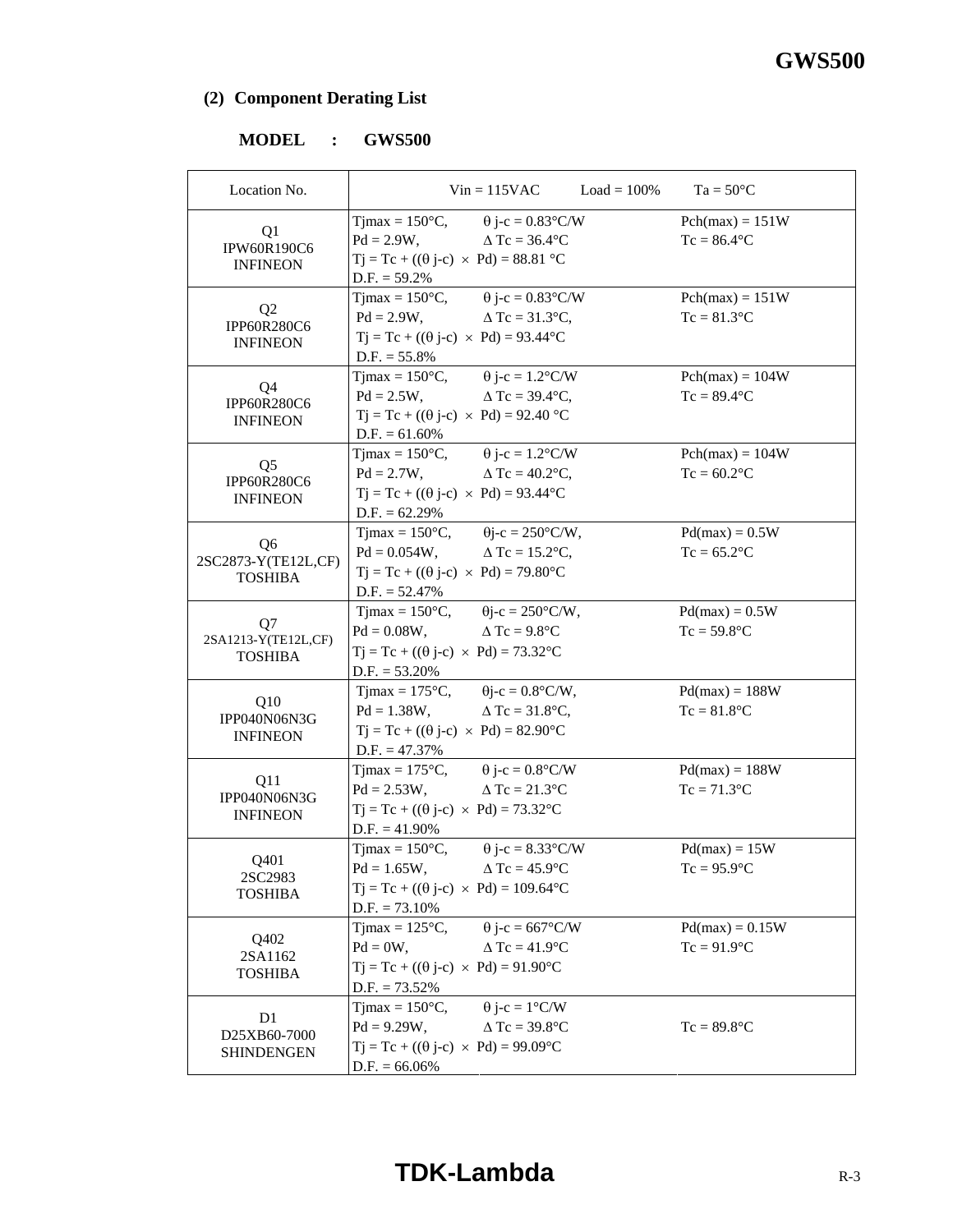# **(2) Component Derating List**

# **MODEL : GWS500**

| Location No.                                          |                                                                                                | $Vin = 115VAC$                                                                                                                                   | $Load = 100\%$ | $Ta = 50^{\circ}C$                  |
|-------------------------------------------------------|------------------------------------------------------------------------------------------------|--------------------------------------------------------------------------------------------------------------------------------------------------|----------------|-------------------------------------|
| D <sub>2</sub><br><b>IDV05S60C</b><br><b>INFINEON</b> | $D.F. = 58.59\%$                                                                               | Tjmax = 175°C, $\theta$ j-c = 5°C/W<br>$Pd = 3.208W,$ $\Delta Tc = 36.5^{\circ}C$<br>$Tj = Tc + ((\theta j - c) \times Pd) = 102.54$ °C          |                | $Tc = 86.5$ °C                      |
| D303<br>CRF02(TE85L,Q)<br><b>TOSHIBA</b>              | $Tj = Tl + ((\theta j-l) \times Pd) = 66.10^{\circ}C$<br>$D.F. = 44.07\%$                      | Tjmax = $150^{\circ}$ C, $\qquad \theta$ j-l = $20^{\circ}$ C/W,<br>$Pd = 0.03W,$ $\Delta Tl = 15.5^{\circ}C,$                                   |                | $T = 65.5$ °C                       |
| D307<br>CRH01(TE85L,Q)<br><b>TOSHIBA</b>              | $Tj = Ta + ((\theta j - a) \times Pd) = 86.95^{\circ}C$<br>$D.F. = 57.97\%$                    | Tjmax = $150^{\circ}$ C, $\theta$ j-a = $65^{\circ}$ C/W<br>$Pd = 0.11W$ , $\Delta Ta = 29.8^{\circ}C$                                           |                | $Ta = 79.8$ °C                      |
| PC <sub>1</sub><br>PS2861B-1Y-F3-A(L)<br><b>NEC</b>   | $Pd = 0.0W$ ,<br>$D.F. = 63.36\%$                                                              | Tjmax = $125^{\circ}$ C, $\theta$ j-c = 330°C/W<br>$\Delta$ Tc = 29.2°C,<br>$Tj = Tc + ((\theta j - c) \times Pd) = 79.20^{\circ}C$              |                | $Pd(max) = 0.12W$<br>$Tc = 79.2$ °C |
| PC <sub>2</sub><br>PS2861B-1Y-F3-A(L)<br><b>NEC</b>   | $Pd = 0.014 W$ ,<br>$Tj = Tc + ((\theta j-c) \times Pd) = 87.52^{\circ}C$<br>$D.F. = 70.02\%$  | Tjmax = $125^{\circ}$ C, $\theta$ j-c = $330^{\circ}$ C/W<br>$\triangle$ Tc = 32.9 $\degree$ C                                                   |                | $Pd(max) = 0.12W$<br>$Tc = 82.9$ °C |
| PC <sub>3</sub><br>PS2861B-1Y-F3-A(L)<br><b>NEC</b>   | $Pd = 0.001W$ ,<br>$Tj = Tc + ((\theta j - c) \times Pd) = 83.53^{\circ}C$<br>$D.F. = 66.82\%$ | Tjmax = $125^{\circ}$ C, $\theta$ j-c = 330°C/W<br>$\triangle$ Tc = 33.2 $\degree$ C                                                             |                | $Pd(max) = 0.12W$<br>$Tc = 83.2$ °C |
| A1<br>ICE2PCS03G<br><b>INFINEON</b>                   | $T$ jmax = 150 $\degree$ C,<br>$Pd = 0.24W$ ,<br>$D.F. = 67.80\%$                              | $\theta$ j-a = 90°C/W,<br>$\Delta Tc = 30.1$ °C,<br>$Tj = Tc + ((\theta j - c) \times Pd) = 101.70^{\circ}C$                                     |                | $Tc = 80.1$ °C                      |
| A <sub>3</sub><br>TEA1791AT/N1,118<br><b>NXP</b>      | $Pd = 0.15W,$<br>$D.F. = 63.63\%$                                                              | Tjmax = $150^{\circ}$ C, $\theta$ j-c = $95^{\circ}$ C/W,<br>$\triangle$ Tc = 31.2°C,<br>$Tj = Tc + ((\theta j - c) \times Pd) = 95.45^{\circ}C$ |                | $Pc(max) = 0.45W$<br>$Tc = 81.2$ °C |
| A101<br>L6599ADTR<br><b>STMICRO</b>                   | Tjmax = $150^{\circ}$ C,<br>$D.F. = 63.80\%$                                                   | $\theta$ j-c = 120°C/W,<br>$Pd = 0.09W$ , $\Delta Tc = 34.9^{\circ}C$ ,<br>$Tj = Tc + ((\theta j - c) \times Pd) = 95.70^{\circ}C$               |                | $Pc(max) = 0.83W$<br>$Tc = 84.9$ °C |
| A301<br>ICE3B0565JG<br><b>INFINEON</b>                | Timax = $150^{\circ}$ C,<br>$Pd = 0.436W,$<br>$D.F. = 64.58\%$                                 | $\theta$ j-c = 24°C/W<br>$\Delta$ Tc = 36.4 $\degree$ C<br>$Tj = Tc + ((\theta j - c) \times Pd) = 96.86 °C$                                     |                | $Tc = 86.4$ °C                      |
| A303<br><b>BD5240G-TR</b><br><b>ROHM</b>              | Timax = $150^{\circ}$ C,<br>$Pd = 0.00814W,$<br>$D.F. = 43.59\%$                               | $\theta$ j-c = 10°C/W,<br>$\Delta$ Tc = 15.3°C,<br>$Tj = Tc + ((\theta j - c) \times Pd) = 65.38$ °C                                             |                | $Pd(max) = 1.2W$<br>$Tc = 65.3$ °C  |

# **TDK-Lambda**  $R-4$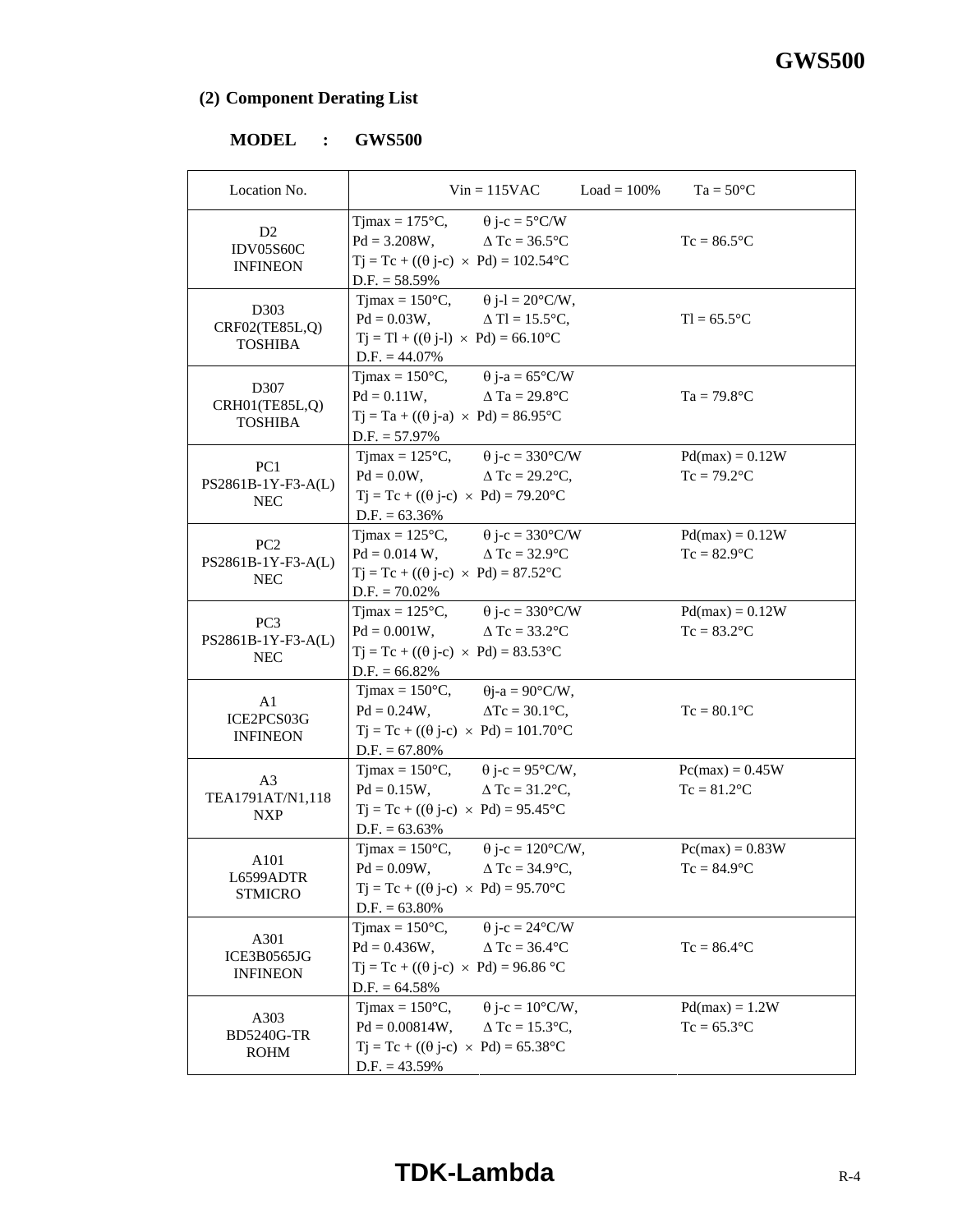# **(2) Component Derating List**

# **MODEL : GWS500**

| Location No.                                            |                                                                   | $Vin = 230VAC$                                                                                                                                                | $Load = 100\%$ | $Ta = 50^{\circ}C$                  |
|---------------------------------------------------------|-------------------------------------------------------------------|---------------------------------------------------------------------------------------------------------------------------------------------------------------|----------------|-------------------------------------|
| Q1<br>IPW60R190C6<br><b>INFINEON</b>                    | $D.F. = 48.09\%$                                                  | Timax = $150^{\circ}$ C, $\theta$ j-c = $0.83^{\circ}$ C/W<br>$Pd = 1.61W,$ $\Delta Tc = 20.8$ °C<br>$Tj = Tc + ((\theta j - c) \times Pd) = 72.14 °C$        |                | $Pch(max) = 151W$<br>$Tc = 70.8$ °C |
| Q <sub>2</sub><br>IPP60R280C6<br><b>INFINEON</b>        | $D.F. = 46.29\%$                                                  | Tjmax = $150^{\circ}$ C, $\theta$ j-c = $0.83^{\circ}$ C/W<br>$Pd = 1.61W,$ $\Delta Tc = 18.1^{\circ}C,$<br>$Tj = Tc + ((\theta j - c) \times Pd) = 91.10 °C$ |                | $Pch(max) = 151W$<br>$Tc = 68.1$ °C |
| Q4<br>IPP60R280C6<br><b>INFINEON</b>                    | $Pd = 2.5W$ ,<br>$D.F. = 60.73\%$                                 | Tjmax = $150^{\circ}$ C, $\theta$ j-c = $1.2^{\circ}$ C/W<br>$\Delta$ Tc = 38.1°C,<br>$Tj = Tc + ((\theta j - c) \times Pd) = 91.10 °C$                       |                | $Pch(max) = 104W$<br>$Tc = 88.1$ °C |
| Q <sub>5</sub><br>IPP60R280C6<br><b>INFINEON</b>        | $Pd = 2.7W$ ,<br>$D.F. = 61.56\%$                                 | Tjmax = $150^{\circ}$ C, $\theta$ j-c = $1.2^{\circ}$ C/W<br>$\Delta$ Tc = 39.1°C,<br>$Tj = Tc + ((\theta j - c) \times Pd) = 92.34$ °C                       |                | $Pch(max) = 104W$<br>$Tc = 89.1$ °C |
| Q <sub>6</sub><br>2SC2873-Y(TE12L,CF)<br><b>TOSHIBA</b> | $D.F. = 51.58\%$                                                  | Tjmax = $150^{\circ}$ C, $\theta$ j-a = $250^{\circ}$ C/W<br>$Pd = 0.0563W,$ $\Delta Ta = 13.3^{\circ}C$<br>$Tj = Ta + ((\theta j - a) \times Pd) = 77.38$ °C |                | $Pc(max) = 0.5W$<br>$Ta = 63.3$ °C  |
| Q7<br>2SA1213-Y(TE12L,CF)<br><b>TOSHIBA</b>             | $Pd = 0.075W,$<br>$D.F. = 50.90\%$                                | Tjmax = $150^{\circ}$ C, $\theta$ j-a = $250^{\circ}$ C/W<br>$\triangle$ Ta = 7.6°C<br>$Tj = Ta + ((\theta j-a) \times Pd) = 76.35^{\circ}C$                  |                | $Pc(max) = 0.5W$<br>$Ta = 57.6$ °C  |
| Q10<br>IPP040N06N3G<br><b>INFINEON</b>                  | $Pd = 1.07W$ ,<br>$D.F. = 46.60\%$                                | Tjmax = $175^{\circ}$ C, $\theta$ j-c = $0.8^{\circ}$ C/W,<br>$\Delta$ Tc = 30.7°C,<br>$Tj = Tc + ((\theta j - c) \times Pd) = 81.56^{\circ}C$                |                | $Pd(max) = 188W$<br>$Tc = 80.7$ °C  |
| Q11<br>IPP040N06N3G<br><b>INFINEON</b>                  | $Pd = 2.51W,$<br>$D.F. = 41.43\%$                                 | Tjmax = $175^{\circ}$ C, $\theta$ j-c = $0.8^{\circ}$ C/W<br>$\triangle$ Tc = 20.5 $\degree$ C<br>$Tj = Tc + ((\theta j - c) \times Pd) = 72.51^{\circ}C$     |                | $Pd(max) = 188W$<br>$Tc = 70.5$ °C  |
| Q401<br>2SC2983<br><b>TOSHIBA</b>                       | $T$ jmax = 150 $\degree$ C,<br>$Pd = 1.605W,$<br>$D.F. = 72.31\%$ | $\theta$ j-c = 8.33°C/W<br>$\triangle$ Tc = 45.1°C<br>$Tj = Tc + ((\theta j - c) \times Pd) = 108.47$ °C                                                      |                | $Pd(max) = 15W$<br>$Tc = 95.1$ °C   |
| Q402<br>2SA1162<br><b>TOSHIBA</b>                       | Tjmax = $125^{\circ}C$ ,<br>$Pd = 0W,$<br>$D.F. = 72.56\%$        | $\theta$ j-c = 667°C/W<br>$\triangle$ Tc = 40.7 $\degree$ C<br>$Tj = Tc + ((\theta j - c) \times Pd) = 90.70^{\circ}C$                                        |                | $Pd(max) = 0.15W$<br>$Tc = 90.7$ °C |
| D1<br>D25XB60-7000<br>SHINDENGEN                        | Tjmax = $150^{\circ}$ C,<br>$Pd = 4.64W,$<br>$D.F. = 49.76\%$     | $\theta$ j-c = 1°C/W<br>$\triangle$ Tc = 20 $^{\circ}$ C<br>$Tj = Tc + ((\theta j - c) \times Pd) = 74.64^{\circ}C$                                           |                | $Tc = 70$ °C                        |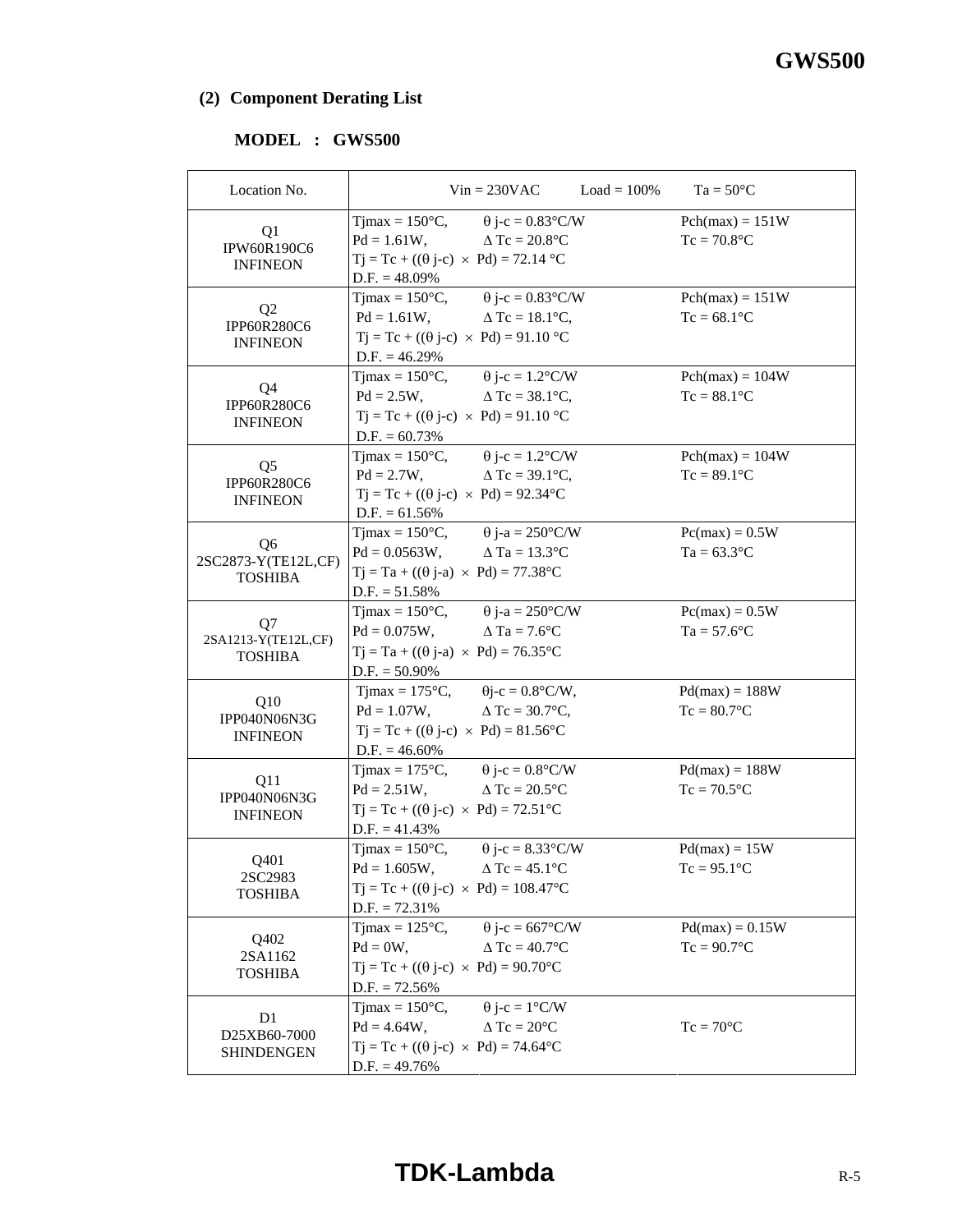# **(2) Component Derating List**

# **MODEL : GWS500**

| Location No.                                          |                                                                     | $Vin = 230VAC$                                                                                                                                                          | $Load = 100\%$ | $Ta = 50^{\circ}C$                  |  |
|-------------------------------------------------------|---------------------------------------------------------------------|-------------------------------------------------------------------------------------------------------------------------------------------------------------------------|----------------|-------------------------------------|--|
| D <sub>2</sub><br><b>IDV05S60C</b><br><b>INFINEON</b> | $D.F. = 51.05\%$                                                    | Tjmax = $175^{\circ}$ C, $\theta$ j-c = $5^{\circ}$ C/W<br>$Pd = 3.206W,$ $\Delta Tc = 23.3^{\circ}C$<br>$Tj = Tc + ((\theta j - c) \times Pd) = 89.33^{\circ}C$        |                | $Tc = 73.3$ °C                      |  |
| D303<br>CRF02(TE85L,Q)<br><b>TOSHIBA</b>              | $D.F. = 43.13\%$                                                    | Tjmax = $150^{\circ}$ C, $\qquad \theta$ j-l = $20^{\circ}$ C/W,<br>$Pd = 0.03W,$ $\Delta Tl = 14.1^{\circ}C,$<br>$Tj = Tl + ((\theta j-l) \times Pd) = 64.70^{\circ}C$ |                | $TI = 64.1$ °C                      |  |
| D307<br>CRH01(TE85L,Q)<br><b>TOSHIBA</b>              | $D.F. = 56.97\%$                                                    | Tjmax = $150^{\circ}$ C, $\theta$ j-a = $65^{\circ}$ C/W<br>$Pd = 0.11W$ , $\Delta Ta = 28.3^{\circ}C$<br>$Tj = Ta + ((\theta j-a) \times Pd) = 85.45^{\circ}C$         |                | $Ta = 78.3$ °C                      |  |
| PC <sub>1</sub><br>PS2861B-1Y-F3-A(L)<br><b>NEC</b>   | $D.F. = 62.56\%$                                                    | Tjmax = $125^{\circ}$ C, $\theta$ j-c = 330°C/W<br>$Pd = 0.0W,$ $\Delta Tc = 28.2^{\circ}C,$<br>$Tj = Tc + ((\theta j - c) \times Pd) = 78.20^{\circ}C$                 |                | $Pd(max) = 0.12W$<br>$Tc = 78.2$ °C |  |
| PC <sub>2</sub><br>PS2861B-1Y-F3-A(L)<br><b>NEC</b>   | $D.F. = 66.26\%$                                                    | Tjmax = $125^{\circ}$ C, $\theta$ j-c = $330^{\circ}$ C/W<br>$Pd = 0.014 W$ , $\Delta Tc = 28.2^{\circ}C$<br>$Tj = Tc + ((\theta j - c) \times Pd) = 82.82^{\circ}C$    |                | $Pd(max) = 0.12W$<br>$Tc = 78.2$ °C |  |
| PC <sub>3</sub><br>PS2861B-1Y-F3-A(L)<br><b>NEC</b>   | $D.F. = 62.98\%$                                                    | Tjmax = $125^{\circ}$ C, $\theta$ j-c = $330^{\circ}$ C/W<br>$Pd = 0.001W,$ $\Delta Tc = 28.4^{\circ}C$<br>$Tj = Tc + ((\theta j - c) \times Pd) = 78.73$ °C            |                | $Pd(max) = 0.12W$<br>$Tc = 78.4$ °C |  |
| A1<br>ICE2PCS03G<br><b>INFINEON</b>                   | $T$ jmax = 150 $\degree$ C,<br>$D.F. = 62.67\%$                     | $\theta$ j-a = 90°C/W,<br>$Pd = 0.24W$ , $\Delta Tc = 22.4^{\circ}C$ ,<br>$Tj = Tc + ((\theta j - c) \times Pd) = 94.00^{\circ}C$                                       |                | $Tc = 72.4$ °C                      |  |
| A <sub>3</sub><br>TEA1791AT/N1,118<br><b>NXP</b>      | $Pd = 0.15W,$<br>$D.F. = 62.77\%$                                   | Tjmax = $150^{\circ}$ C, $\theta$ j-c = $95^{\circ}$ C/W,<br>$\triangle$ Tc = 29.9 $\degree$ C,<br>$Tj = Tc + ((\theta j - c) \times Pd) = 94.15^{\circ}C$              |                | $Pc(max) = 0.45W$<br>$Tc = 79.9$ °C |  |
| A101<br>L6599ADTR<br><b>STMICRO</b>                   | $T$ jmax = 150 $\degree$ C,<br>$D.F. = 63.13\%$                     | $\theta$ j-c = 120°C/W,<br>$Pd = 0.09W$ , $\Delta Tc = 33.9^{\circ}C$ ,<br>$Tj = Tc + ((\theta j - c) \times Pd) = 94.70^{\circ}C$                                      |                | $Pc(max) = 0.83W$<br>$Tc = 83.9$ °C |  |
| A301<br>ICE3B0565JG<br><b>INFINEON</b>                | Tjmax = $150^{\circ}$ C,<br>$Pd = 0.464W,$<br>$D.F. = 63.82\%$      | $\theta$ j-c = 24°C/W<br>$\triangle$ Tc = 34.6 $\degree$ C<br>$Tj = Tc + ((\theta j - c) \times Pd) = 95.74 °C$                                                         |                | $Tc = 84.6$ °C                      |  |
| A303<br><b>BD5240G-TR</b><br><b>ROHM</b>              | $T$ jmax = 150 $\degree$ C,<br>$Pd = 0.00814W,$<br>$D.F. = 44.59\%$ | $\theta$ j-c = 10°C/W,<br>$\Delta$ Tc = 16.8°C,<br>$Tj = Tc + ((\theta j - c) \times Pd) = 66.88^{\circ}C$                                                              |                | $Pd(max) = 1.2W$<br>$Tc = 66.8$ °C  |  |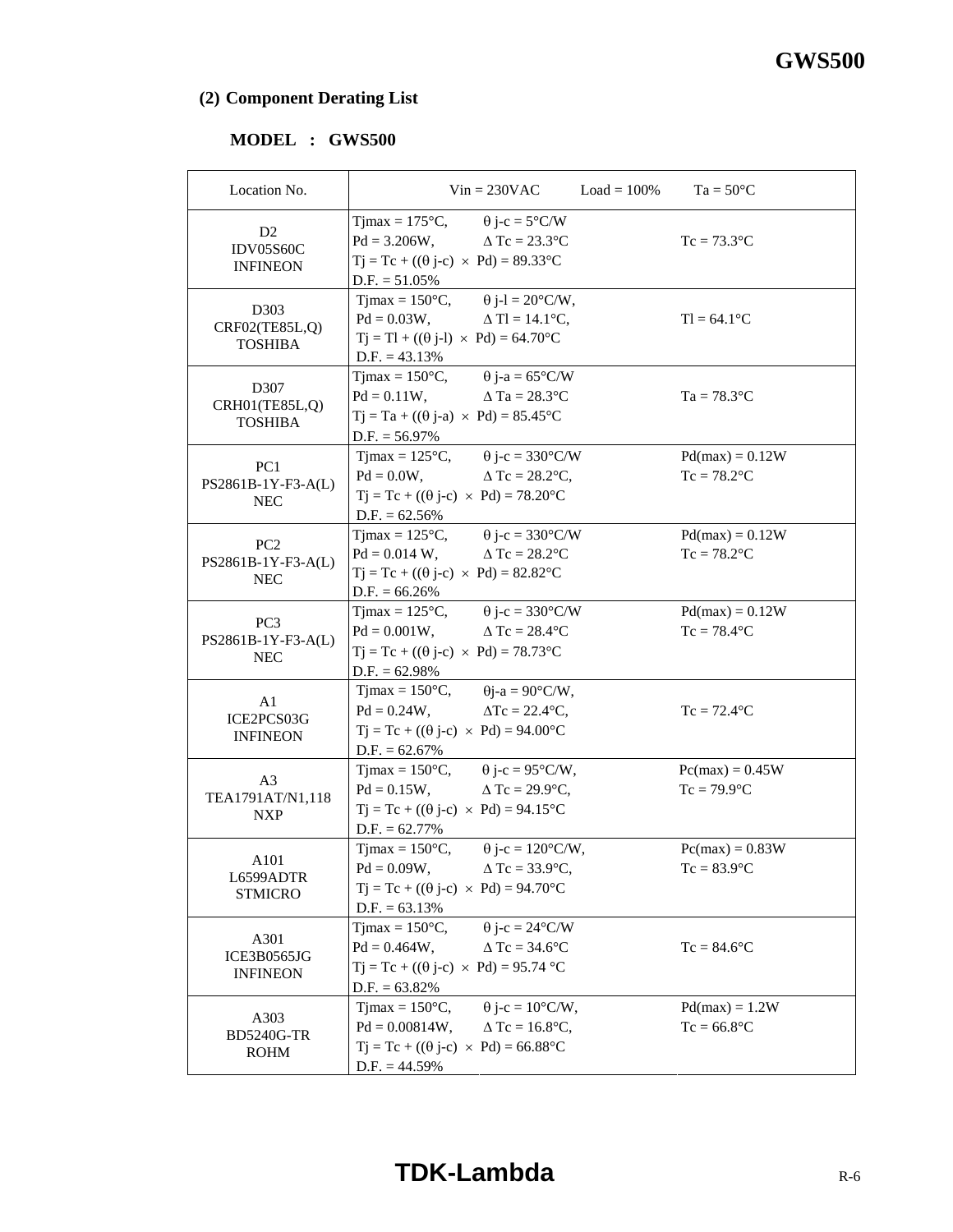$\mathbf{r}$ 

# **3. Main components temperature rise** ∆**T list**

# **MODEL : GWS500-12**

Condition:

| <b>Standard Mounting</b><br>Mounting Method (A) | V)⊛(N<br>$-V - V$<br>70 E |
|-------------------------------------------------|---------------------------|
| Input Voltage (VAC)                             | 115                       |
| Output Voltage (VDC)                            | 12                        |
| Output Current (A)                              | 42                        |

|                        |                     | $\Delta T$ Temperature rise (°C)     |                                     |  |
|------------------------|---------------------|--------------------------------------|-------------------------------------|--|
| <b>Output Derating</b> |                     | $Io = 100\%$<br>$(Ta = 50^{\circ}C)$ | $Io = 50\%$<br>$(Ta = 70^{\circ}C)$ |  |
| <b>Location No</b>     | Parts Name          | Mounting<br>(A)                      | Mounting<br>(A)                     |  |
| L1                     | <b>BALUN COIL</b>   | 7.4                                  | 2.1                                 |  |
| L2                     | <b>BALUN COIL</b>   | 14.1                                 | 4.4                                 |  |
| L7                     | <b>CHOKE COIL</b>   | 52.3                                 | 33.9                                |  |
| T1                     | <b>TRANS. PULSE</b> | 65.9                                 | 20.5                                |  |
| T301                   | TRANS. PULSE        | 34.0                                 | 18.1                                |  |
| $\overline{D1}$        | <b>BRIDGE DIODE</b> | 39.8                                 | 15.5                                |  |
| D2                     | <b>DIODE</b>        | 36.5                                 | 19                                  |  |
| Q1                     | <b>MOS FET</b>      | 36.4                                 | 19.7                                |  |
| Q2                     | <b>MOS FET</b>      | 31.3                                 | 16.7                                |  |
| Q4                     | <b>MOS FET</b>      | 39.4                                 | 14.2                                |  |
| $\overline{Q5}$        | <b>MOS FET</b>      | $\frac{40.2}{ }$                     | 14.5                                |  |
| $\overline{Q10}$       | <b>MOS FET</b>      | 31.8                                 | 10.1                                |  |
| Q11                    | <b>MOS FET</b>      | 21.3                                 | $\overline{7.5}$                    |  |
| A1                     | <b>CHIP IC</b>      | 30.1                                 | 20.1                                |  |
| A2                     | <b>CHIP IC</b>      | 36.1                                 | 14.2                                |  |
| A3                     | <b>CHIP IC</b>      | 31.2                                 | 15                                  |  |
| A101                   | <b>CHIP IC</b>      | 34.9                                 | 15.7                                |  |
| A202                   | CHIP IC             | 6.1                                  | 6.9                                 |  |
| A205                   | <b>CHIP IC</b>      | 20.0                                 | 21.7                                |  |
| A301                   | CHIP IC             | 36.4                                 | 18.3                                |  |
| A401                   | <b>CHIP IC</b>      | 32.4                                 | 16.2                                |  |
| PC3                    | CHIP OPTO COUPLER   | 33.2                                 | 13.9                                |  |
| C14                    | E. CAP              | 19.5                                 | 10                                  |  |
| C <sub>41</sub>        | E. CAP              | 12.5                                 | 4.6                                 |  |
| C42                    | E. CAP              | 20.4                                 | 7.4                                 |  |
| C43                    | E. CAP              | 24.4                                 | 7.7                                 |  |
| C116                   | E. CAP              | 17.0                                 | 7.2                                 |  |
| C308                   | E. CAP              | 26.9                                 | 11.3                                |  |
| C312                   | E. CAP              | 29.3                                 | 14                                  |  |
| C502                   | <b>FILM CAP</b>     | 21.9                                 | 5.9                                 |  |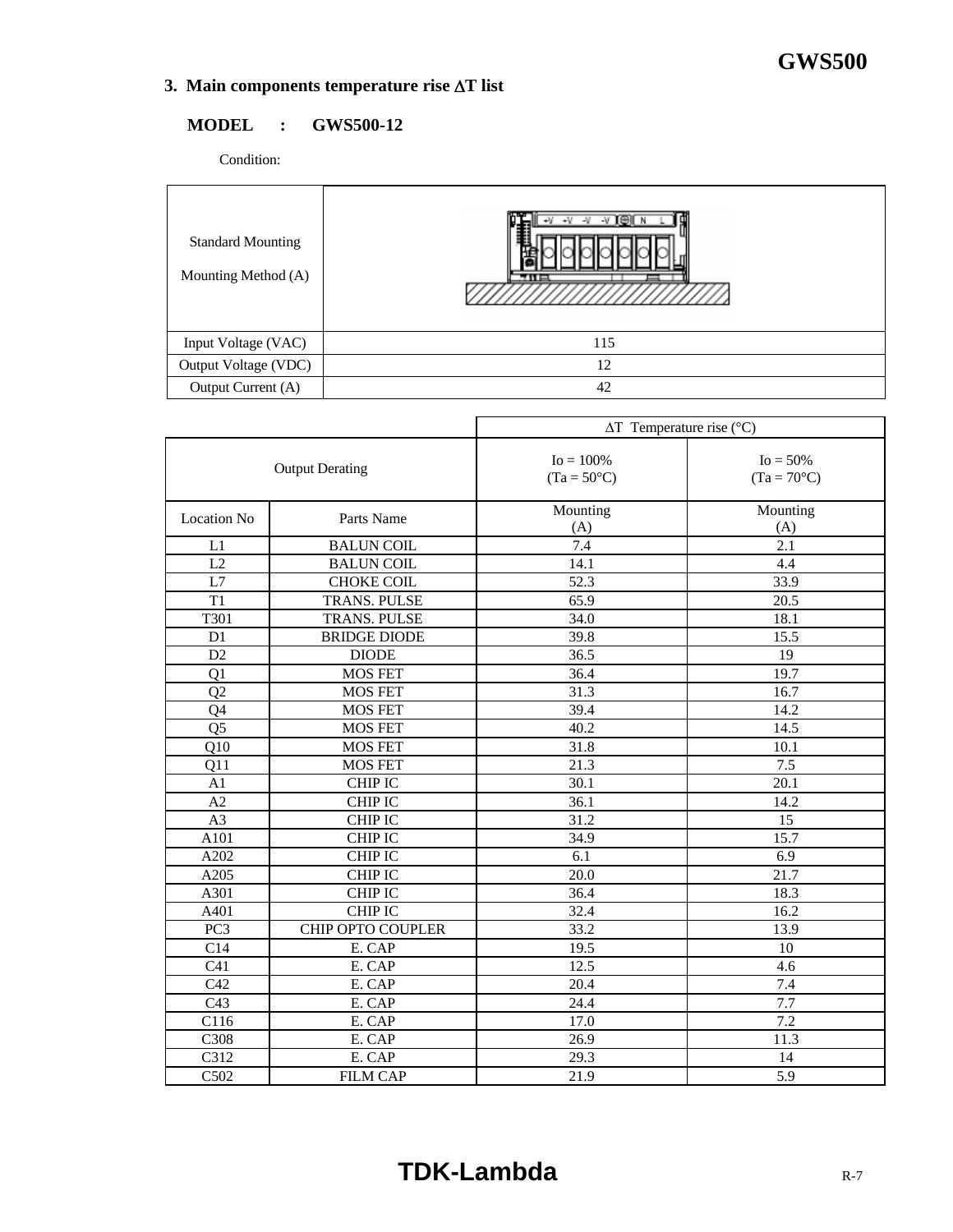$\overline{\phantom{a}}$ 

# **3. Main components temperature rise** ∆**T list**

# **MODEL : GWS500-12**

Condition:

| <b>Standard Mounting</b><br>Mounting Method (A) | $\sqrt{9}$<br>$-V - V$<br>70 E |
|-------------------------------------------------|--------------------------------|
| Input Voltage (VAC)                             | 230                            |
| Output Voltage (VDC)                            | 12                             |
| Output Current (A)                              | 42                             |

|                    |                        | $\Delta T$ Temperature rise (°C)     |                                     |  |  |  |  |  |  |  |
|--------------------|------------------------|--------------------------------------|-------------------------------------|--|--|--|--|--|--|--|
|                    | <b>Output Derating</b> | $Io = 100\%$<br>$(Ta = 50^{\circ}C)$ | $Io = 50\%$<br>$(Ta = 70^{\circ}C)$ |  |  |  |  |  |  |  |
| <b>Location No</b> | Parts Name             | Mounting<br>(A)                      | Mounting<br>(A)                     |  |  |  |  |  |  |  |
| L1                 | <b>BALUN COIL</b>      | 3.3                                  | 1.4                                 |  |  |  |  |  |  |  |
| L2                 | <b>BALUN COIL</b>      | 6.3                                  | 2.5                                 |  |  |  |  |  |  |  |
| L7                 | CHOKE COIL             | 40.6                                 | 29.6                                |  |  |  |  |  |  |  |
| T1                 | TRANS. PULSE           | 64.6                                 | 20.3                                |  |  |  |  |  |  |  |
| T301               | TRANS. PULSE           | 32.3                                 | 17.8                                |  |  |  |  |  |  |  |
| D <sub>1</sub>     | <b>BRIDGE DIODE</b>    | $\overline{20.0}$                    | $\overline{8}$                      |  |  |  |  |  |  |  |
| D <sub>2</sub>     | <b>DIODE</b>           | 23.3                                 | 12.9                                |  |  |  |  |  |  |  |
| Q1                 | <b>MOS FET</b>         | 20.8                                 | 12.1                                |  |  |  |  |  |  |  |
| Q2                 | <b>MOS FET</b>         | 18.1                                 | 10.4                                |  |  |  |  |  |  |  |
| Q4                 | <b>MOS FET</b>         | 38.1                                 | 13.9                                |  |  |  |  |  |  |  |
| $\overline{Q5}$    | <b>MOS FET</b>         | 39.1                                 | 14.2                                |  |  |  |  |  |  |  |
| $\overline{Q10}$   | <b>MOS FET</b>         | 30.7                                 | 10.1                                |  |  |  |  |  |  |  |
| Q11                | <b>MOS FET</b>         | 20.5                                 | 7.4                                 |  |  |  |  |  |  |  |
| A1                 | <b>CHIP IC</b>         | 22.4                                 | 17.4                                |  |  |  |  |  |  |  |
| A2                 | <b>CHIP IC</b>         | 34.3                                 | 14.2                                |  |  |  |  |  |  |  |
| $\overline{A3}$    | <b>CHIP IC</b>         | 29.9                                 | 15.3                                |  |  |  |  |  |  |  |
| A101               | <b>CHIP IC</b>         | 33.9                                 | 15.9                                |  |  |  |  |  |  |  |
| A202               | <b>CHIP IC</b>         | 6.1                                  | 7.2                                 |  |  |  |  |  |  |  |
| A205               | <b>CHIP IC</b>         | 19.5                                 | 22                                  |  |  |  |  |  |  |  |
| A301               | <b>CHIP IC</b>         | 34.6                                 | 21.8                                |  |  |  |  |  |  |  |
| A401               | <b>CHIP IC</b>         | 31.1                                 | 16.4                                |  |  |  |  |  |  |  |
| PC <sub>3</sub>    | CHIP OPTO COUPLER      | 28.4                                 | 14.1                                |  |  |  |  |  |  |  |
| C14                | E. CAP                 | 15.5                                 | 8.4                                 |  |  |  |  |  |  |  |
| C <sub>41</sub>    | E. CAP                 | 11.6                                 | 4.9                                 |  |  |  |  |  |  |  |
| C42                | E. CAP                 | 19.1                                 | 7.6                                 |  |  |  |  |  |  |  |
| C43                | E. CAP                 | 23.5                                 | 7.8                                 |  |  |  |  |  |  |  |
| C116               | E. CAP                 | 16.2                                 | 7.5                                 |  |  |  |  |  |  |  |
| C308               | E. CAP                 | 25.3                                 | 11.3                                |  |  |  |  |  |  |  |
| C312               | E. CAP                 | 27.6                                 | 14.1                                |  |  |  |  |  |  |  |
| C502               | <b>FILM CAP</b>        | 20.7                                 | 5.9                                 |  |  |  |  |  |  |  |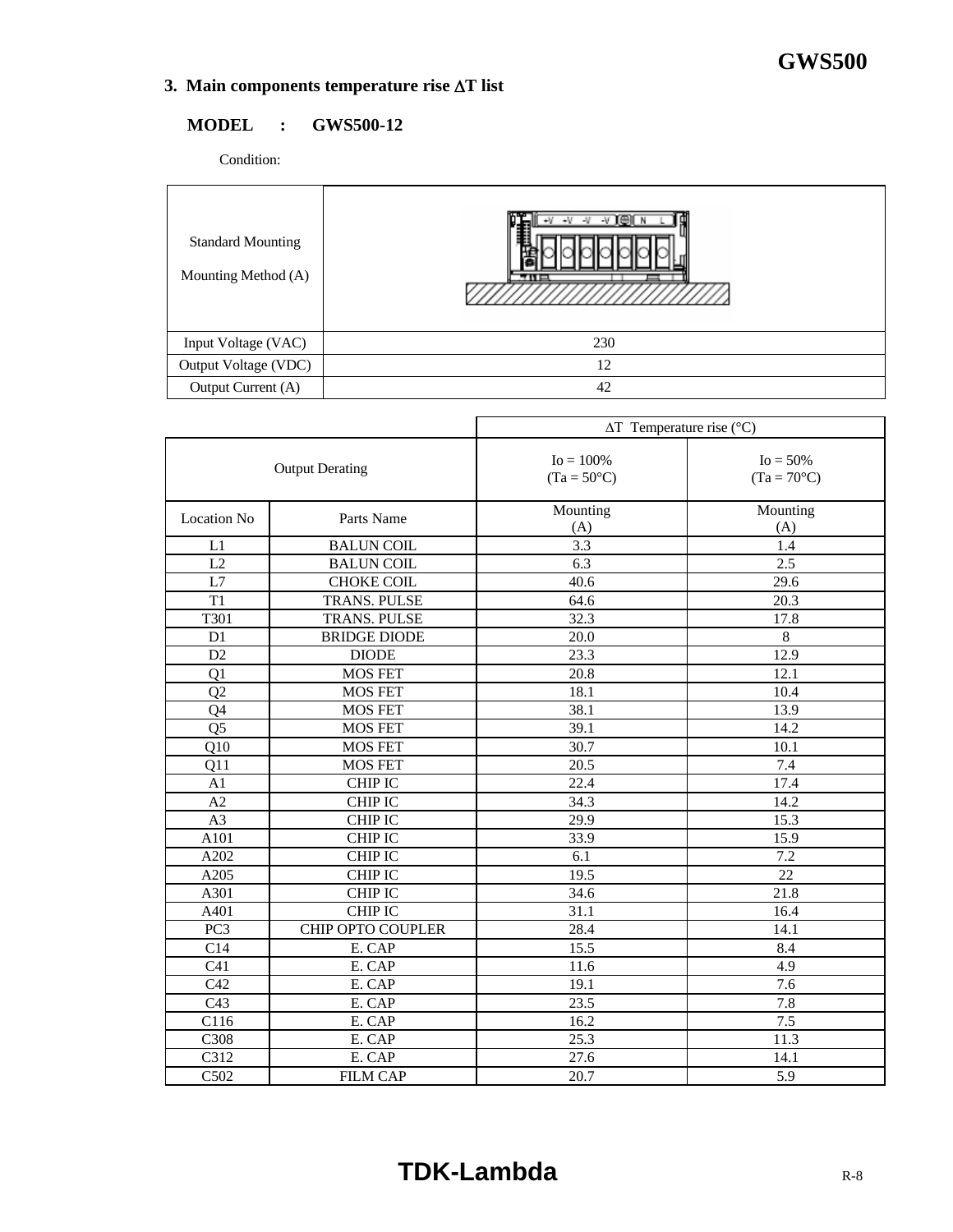# **4. Electrolytic capacitor lifetime**

### **MODEL : GWS500-12**

 $Ta = 40^{\circ}C$  $= 50^{\circ}C$ Mounting A  $= 70^{\circ}$ C —…





# $Vin = 115VAC$

|             | Life Time (years) |                |                |  |  |  |  |  |  |  |  |
|-------------|-------------------|----------------|----------------|--|--|--|--|--|--|--|--|
| Load $(\%)$ | $Ta =$            | $Ta =$         | $Ta =$         |  |  |  |  |  |  |  |  |
|             | $40^{\circ}$ C    | $50^{\circ}$ C | $70^{\circ}$ C |  |  |  |  |  |  |  |  |
| 40          | 10.0              | 9.2            | 2.3            |  |  |  |  |  |  |  |  |
| 60          | 10.0              | 8.3            |                |  |  |  |  |  |  |  |  |
| 80          | 10.0              | 5.1            |                |  |  |  |  |  |  |  |  |
| 100         | 5.5               | 2.8            |                |  |  |  |  |  |  |  |  |



 $Vin = 230VAC$ 

|             | Life Time (years) |                |                |  |  |  |  |  |  |  |
|-------------|-------------------|----------------|----------------|--|--|--|--|--|--|--|
| Load $(\%)$ | $Ta =$            | $Ta =$         | $Ta =$         |  |  |  |  |  |  |  |
|             | $40^{\circ}$ C    | $50^{\circ}$ C | $70^{\circ}$ C |  |  |  |  |  |  |  |
| 40          | 10.0              | 9.5            | 2.9            |  |  |  |  |  |  |  |
| 60          | 10.0              | 8.5            |                |  |  |  |  |  |  |  |
| 80          | 10.0              | 7.3            |                |  |  |  |  |  |  |  |
| 100         | 7.6               | 3.8            |                |  |  |  |  |  |  |  |



Note : E-cap life calculation is based on 24hrs/day operation.

# **TDK-Lambda** R-9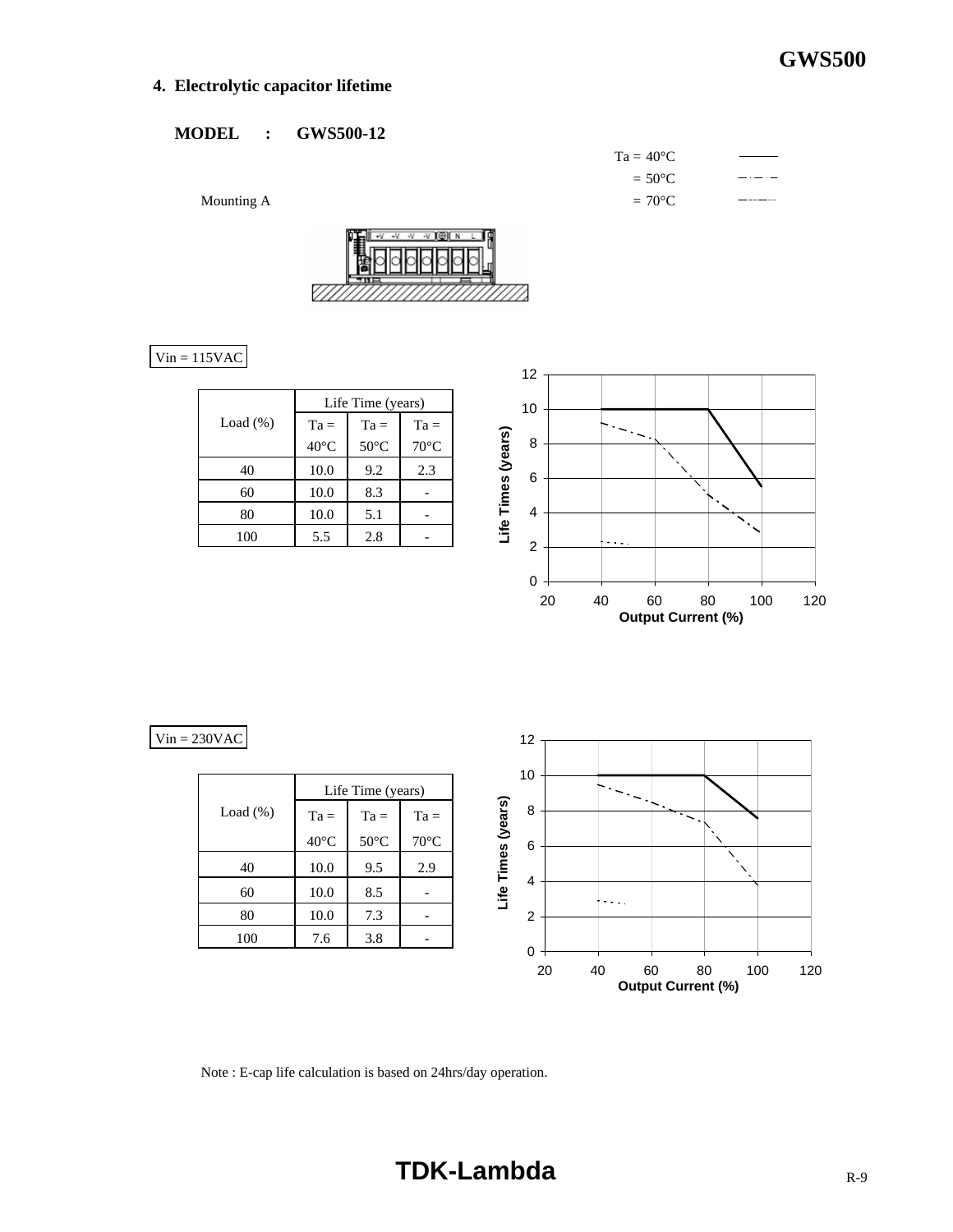## **5. Vibration Test**

#### **MODEL : GWS500-24**

#### **(1) Vibration Test Class**

Frequency Variable Endurance Test

#### **(2) Equipment Used**

| Controller | F-400-BM-E47 (EMIC CORP.) |
|------------|---------------------------|
| Vibrator   | 905-FN (EMIC CORP.)       |
| Serial no. | 22964                     |

#### **(3) The Number Of D.U.T. (Device Under Test)**

1 Unit

#### **(4) Test Conditions**

| Sweep Frequency | $10 - 55$ Hz | Direction     | X. Y. Z          |
|-----------------|--------------|---------------|------------------|
| Sweep Time      | 1 minute     | Test Time     | 1 hour each axis |
| Acceleration    | 2G           | Non-operation |                  |
| Mounting        |              |               |                  |

#### **(5) Test Method**



 Fix the PSUT on the universal plate via two M4 tapped holes on the chassis of the power supply. Standard mounting position as per test specification.

**(6) Test results - OK**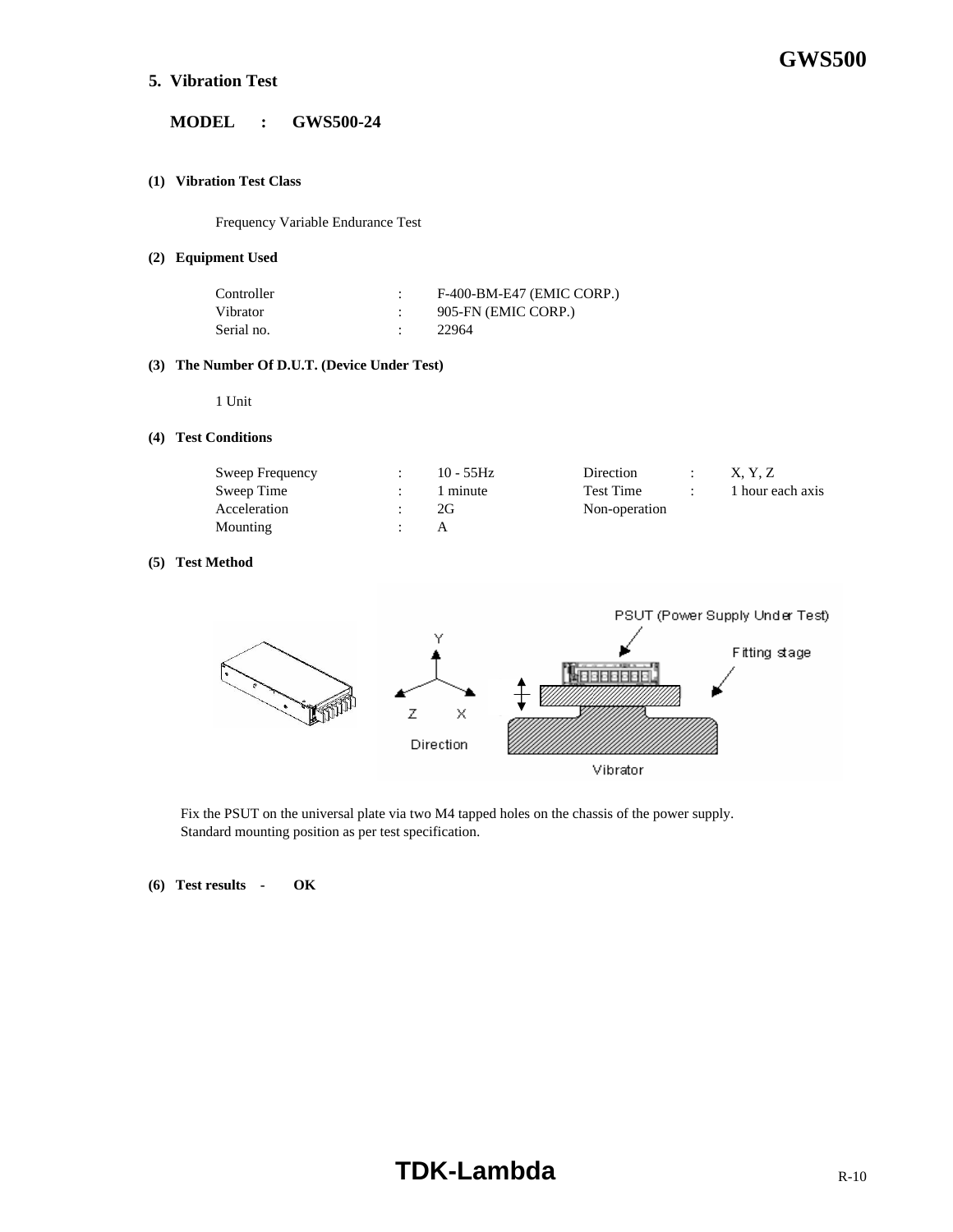### **6. Noise simulate test**

#### **MODEL : GWS500-12**

#### **(1) Test circuit and equipment**



Simulator **:** INS-400L Noise Laboratory Co., LTD

#### **(2) Test conditions**

| $\bullet$ | Input voltage       | $: 115,230VAC$ Noise level |                                                  | $\mathbf{r}$   | $0V - 2.0kV$           |
|-----------|---------------------|----------------------------|--------------------------------------------------|----------------|------------------------|
| $\bullet$ | Output voltage      | Rated                      | • Phase shift                                    |                | $\therefore$ 0° ~ 360° |
|           | Output current      | 0%, 100%                   | • Polarity                                       |                | $\mathbf{1}$ +, -      |
| $\bullet$ | Ambient temperature | $: 25^{\circ}C$            | $\bullet$ Mode                                   | $\ddot{\cdot}$ | Normal Common          |
|           | Pulse Width         |                            | $0 \text{ns} \sim 1000 \text{ns}$ Trigger select |                | $\therefore$ Line      |

#### **(3) Acceptable conditions**

- 1. Not to be broken.
- 2. No output shutdown.<br>3. No other out of order.
- No other out of order.
- **(4) Test result O K**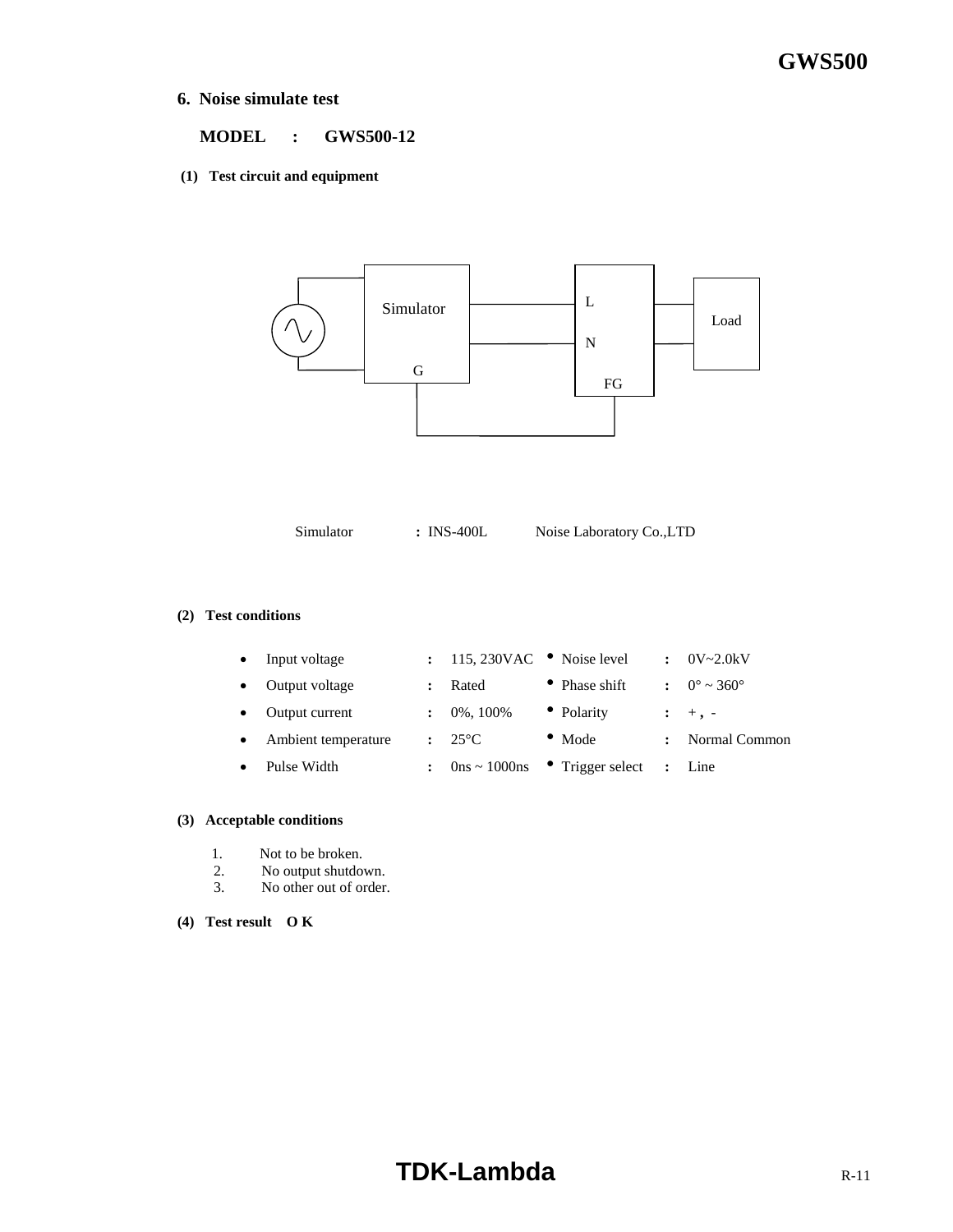# **7. Abnormal test**

## **MODEL : GWS500**

# **(1) Test Condition and Circuit**

Input Voltage: 230Vac Output: 12V 42A Ta : 25°C , 70%RH

## **(2) Test Results**

|                         |                                                                                                             |                                                                                                              |                                                           |                                                               |                                            |                                                                               |                                                                   |                                                                                   |                                                                                                 |                                                                                       |                                                                                                 | (Da: Damaged)                                                                                 |                                                                                                               |                                                                                                                 |                                                                                                                               |                                                                                                             |                                |
|-------------------------|-------------------------------------------------------------------------------------------------------------|--------------------------------------------------------------------------------------------------------------|-----------------------------------------------------------|---------------------------------------------------------------|--------------------------------------------|-------------------------------------------------------------------------------|-------------------------------------------------------------------|-----------------------------------------------------------------------------------|-------------------------------------------------------------------------------------------------|---------------------------------------------------------------------------------------|-------------------------------------------------------------------------------------------------|-----------------------------------------------------------------------------------------------|---------------------------------------------------------------------------------------------------------------|-----------------------------------------------------------------------------------------------------------------|-------------------------------------------------------------------------------------------------------------------------------|-------------------------------------------------------------------------------------------------------------|--------------------------------|
| No.                     |                                                                                                             | <b>Test Position</b>                                                                                         |                                                           | Test<br>Mode                                                  |                                            | <b>Test Results</b>                                                           |                                                                   |                                                                                   |                                                                                                 |                                                                                       |                                                                                                 |                                                                                               |                                                                                                               |                                                                                                                 |                                                                                                                               |                                                                                                             |                                |
|                         | $\mathbf L$<br>$\overline{O}$<br>$\mathbf C$<br>A<br>$\rm T$<br>$\rm I$<br>$\overline{O}$<br>$\overline{N}$ | ${\bf P}$<br>T<br>$\mathbf{O}$<br>$\overline{E}$<br>$\rm I$<br>$\frac{S}{T}$<br>$\overline{\mathbf{N}}$<br>T | S<br>$\, {\rm H}$<br>$\rm{O}$<br>${\bf R}$<br>$\mathbf T$ | $\mathbf{O}$<br>$\, {\bf p}$<br>$\mathbf E$<br>$\overline{N}$ | 1<br>$\overline{F}$<br>I<br>${\bf R}$<br>E | $\sqrt{2}$<br>$\overline{S}$<br>$\mathbf{M}$<br>$\mathcal{O}$<br>$\rm K$<br>E | 3<br>$\overline{B}$<br>$\mathbf U$<br>${\bf R}$<br>S<br>$\bar{T}$ | $\overline{4}$<br>$\overline{S}$<br>$\mathbf{M}$<br>${\bf E}$<br>L<br>$\mathbf L$ | $\overline{5}$<br>$\overline{R}$<br>$\mathbf E$<br>$\mathbf D$<br>H<br>$\mathcal{O}$<br>$\rm T$ | 6<br>$\mathbf D$<br>$\boldsymbol{\mathsf{A}}$<br>$\mathbf M$<br>A<br>$\mathsf G$<br>E | 7<br>$\overline{F}$<br>$\mathbf U$<br>${\bf S}$<br>E<br>$\, {\bf B}$<br>L<br>$\mathcal{O}$<br>W | $\,8\,$<br>$\overline{O}$<br>$\mathbf C$<br>$\ddot{\phantom{a}}$<br>P<br>$\ddot{\phantom{0}}$ | 9<br>$\overline{0}$<br>$\Box$<br>$\ensuremath{\mathbf{V}}$<br>$\cdot$<br>$\, {\bf p}$<br>$\ddot{\phantom{a}}$ | $10\,$<br>$\overline{N}$<br>$\mathbf{O}$<br>$\Omega$<br>U<br>$\mathbf T$<br>${\bf P}$<br>$\mathbf U$<br>$\rm T$ | 11<br>$\overline{N}$<br>$\mathbf O$<br>$\mathcal{C}$<br>H<br>$\boldsymbol{\rm{A}}$<br>${\bf N}$<br>$\mathbf G$<br>$\mathbf E$ | $\overline{12}$<br>$\overline{O}$<br>$\mathbf T$<br>$\boldsymbol{\mathrm{H}}$<br>$\mathbf E$<br>$\mathbf R$ | <b>NOTE</b>                    |
| $\mathbf{1}$            | $\overline{Q1}$                                                                                             | ${\bf G}$ - ${\bf S}$                                                                                        | $\mathbf O$                                               |                                                               |                                            |                                                                               |                                                                   |                                                                                   |                                                                                                 |                                                                                       |                                                                                                 |                                                                                               |                                                                                                               | $\mathbf O$                                                                                                     |                                                                                                                               |                                                                                                             |                                |
|                         |                                                                                                             | $D - G$                                                                                                      | $\mathbf O$                                               |                                                               |                                            |                                                                               |                                                                   |                                                                                   |                                                                                                 |                                                                                       | $\mathcal{O}$                                                                                   |                                                                                               |                                                                                                               | $\mathcal{O}$                                                                                                   |                                                                                                                               |                                                                                                             | $Da = F1, Q1, R26, Z1$         |
|                         |                                                                                                             | $D-S$                                                                                                        | $\overline{O}$                                            |                                                               |                                            |                                                                               |                                                                   |                                                                                   |                                                                                                 |                                                                                       | $\mathcal{O}$                                                                                   |                                                                                               |                                                                                                               | $\mathcal{O}$                                                                                                   |                                                                                                                               |                                                                                                             | $Da = F1$                      |
| $\overline{2}$          | Q <sub>4</sub>                                                                                              | $G-S$<br>$D - G$                                                                                             | $\overline{O}$                                            |                                                               |                                            |                                                                               |                                                                   |                                                                                   |                                                                                                 |                                                                                       |                                                                                                 |                                                                                               |                                                                                                               | $\overline{O}$                                                                                                  |                                                                                                                               |                                                                                                             | 5V stby=Ok                     |
|                         |                                                                                                             | $D-S$                                                                                                        | $\overline{O}$                                            |                                                               |                                            |                                                                               |                                                                   |                                                                                   |                                                                                                 | $\Omega$                                                                              |                                                                                                 |                                                                                               |                                                                                                               | $\mathbf O$                                                                                                     |                                                                                                                               |                                                                                                             | $Da = TFR1, Q4, Q5, R15, A101$ |
| $\overline{\mathbf{3}}$ | $\overline{Q10}$                                                                                            | $D-S$                                                                                                        | $\overline{O}$<br>$\overline{O}$                          |                                                               |                                            |                                                                               |                                                                   |                                                                                   |                                                                                                 | $\Omega$                                                                              |                                                                                                 |                                                                                               |                                                                                                               | $\overline{O}$                                                                                                  |                                                                                                                               |                                                                                                             | $Da = TFR1, Q5$                |
| $\overline{4}$          |                                                                                                             | $D-S$                                                                                                        |                                                           |                                                               |                                            |                                                                               |                                                                   |                                                                                   |                                                                                                 |                                                                                       |                                                                                                 |                                                                                               |                                                                                                               | $\overline{O}$                                                                                                  |                                                                                                                               |                                                                                                             |                                |
| 5                       | Q11<br>$\overline{D1}$                                                                                      | $AC$ to +ve                                                                                                  | $\mathcal{O}$<br>$\overline{O}$                           |                                                               |                                            |                                                                               |                                                                   |                                                                                   |                                                                                                 |                                                                                       | $\mathcal{O}$                                                                                   |                                                                                               |                                                                                                               | $\mathcal{O}$<br>$\mathcal{O}$                                                                                  |                                                                                                                               |                                                                                                             | $Da = F1$                      |
|                         |                                                                                                             | AC to -ve                                                                                                    | $\overline{O}$                                            |                                                               |                                            |                                                                               |                                                                   |                                                                                   |                                                                                                 |                                                                                       | $\mathcal{O}$                                                                                   |                                                                                               |                                                                                                               | $\mathbf O$                                                                                                     |                                                                                                                               |                                                                                                             | $Da = F1$                      |
| 6                       | $\overline{D2}$                                                                                             | $A - K$                                                                                                      | $\mathcal O$                                              |                                                               |                                            |                                                                               |                                                                   |                                                                                   |                                                                                                 |                                                                                       | $\overline{O}$                                                                                  |                                                                                               |                                                                                                               | $\mathbf{O}$                                                                                                    |                                                                                                                               |                                                                                                             | $Da = F1, Q1, Q2$              |
| $\overline{7}$          | D302                                                                                                        | $A - K$                                                                                                      | $\mathbf O$                                               |                                                               |                                            |                                                                               |                                                                   |                                                                                   |                                                                                                 |                                                                                       |                                                                                                 |                                                                                               |                                                                                                               | $\mathcal{O}$                                                                                                   |                                                                                                                               |                                                                                                             |                                |
| $\overline{8}$          | D304                                                                                                        | $A - K$                                                                                                      | $\mathcal{O}$                                             |                                                               |                                            |                                                                               |                                                                   |                                                                                   |                                                                                                 |                                                                                       |                                                                                                 |                                                                                               |                                                                                                               | $\mathbf O$                                                                                                     |                                                                                                                               |                                                                                                             |                                |
| $\overline{9}$          | D306                                                                                                        | $A - K$                                                                                                      | $\mathbf O$                                               |                                                               |                                            |                                                                               |                                                                   |                                                                                   |                                                                                                 |                                                                                       |                                                                                                 |                                                                                               |                                                                                                               | $\mathcal{O}$                                                                                                   |                                                                                                                               |                                                                                                             |                                |
| 10                      | PC1                                                                                                         | $1 - 2$                                                                                                      | $\overline{O}$                                            |                                                               |                                            |                                                                               |                                                                   |                                                                                   |                                                                                                 |                                                                                       |                                                                                                 |                                                                                               |                                                                                                               |                                                                                                                 | $\mathcal{O}$                                                                                                                 |                                                                                                             |                                |
|                         |                                                                                                             | $3 - 4$                                                                                                      | $\mathcal{O}$                                             |                                                               |                                            |                                                                               |                                                                   |                                                                                   |                                                                                                 |                                                                                       |                                                                                                 |                                                                                               |                                                                                                               | $\mathbf{O}$                                                                                                    |                                                                                                                               |                                                                                                             |                                |
|                         |                                                                                                             | $\overline{3}$                                                                                               |                                                           | $\mathbf O$                                                   |                                            |                                                                               |                                                                   |                                                                                   |                                                                                                 |                                                                                       |                                                                                                 |                                                                                               |                                                                                                               |                                                                                                                 | $\mathcal{O}$                                                                                                                 |                                                                                                             |                                |
| 11                      | PC <sub>2</sub>                                                                                             | $1 - 2$                                                                                                      | $\overline{O}$                                            |                                                               |                                            |                                                                               |                                                                   |                                                                                   |                                                                                                 |                                                                                       |                                                                                                 |                                                                                               |                                                                                                               | $\mathbf O$                                                                                                     |                                                                                                                               |                                                                                                             |                                |
|                         |                                                                                                             | $\overline{3}$                                                                                               |                                                           | $\mathbf O$                                                   |                                            |                                                                               |                                                                   |                                                                                   |                                                                                                 |                                                                                       |                                                                                                 |                                                                                               |                                                                                                               | $\mathbf{O}$                                                                                                    |                                                                                                                               |                                                                                                             |                                |
|                         |                                                                                                             | $3 - 4$                                                                                                      | $\overline{O}$                                            |                                                               |                                            |                                                                               |                                                                   |                                                                                   |                                                                                                 |                                                                                       |                                                                                                 |                                                                                               |                                                                                                               |                                                                                                                 | $\mathbf O$                                                                                                                   |                                                                                                             |                                |
| 12                      | PC3                                                                                                         | $1 - 2$                                                                                                      | $\overline{O}$                                            |                                                               |                                            |                                                                               |                                                                   |                                                                                   |                                                                                                 |                                                                                       |                                                                                                 |                                                                                               |                                                                                                               | $\mathbf{O}$                                                                                                    |                                                                                                                               |                                                                                                             |                                |
|                         |                                                                                                             | $3 - 4$                                                                                                      | $\mathcal{O}$                                             |                                                               |                                            |                                                                               |                                                                   |                                                                                   |                                                                                                 |                                                                                       |                                                                                                 |                                                                                               |                                                                                                               | $\Omega$                                                                                                        |                                                                                                                               |                                                                                                             |                                |
|                         |                                                                                                             | $\overline{3}$                                                                                               |                                                           | $\mathcal O$                                                  |                                            |                                                                               |                                                                   |                                                                                   |                                                                                                 |                                                                                       |                                                                                                 |                                                                                               |                                                                                                               | $\mathcal{O}$                                                                                                   |                                                                                                                               |                                                                                                             |                                |
| 13                      | A1                                                                                                          | $5 - 7$                                                                                                      | $\mathbf O$                                               |                                                               |                                            |                                                                               |                                                                   |                                                                                   |                                                                                                 | $\mathbf O$                                                                           |                                                                                                 |                                                                                               |                                                                                                               | $\mathcal{O}$                                                                                                   |                                                                                                                               |                                                                                                             | $Da = A1$                      |
|                         |                                                                                                             | $1 - 7$                                                                                                      | $\overline{O}$                                            |                                                               |                                            |                                                                               |                                                                   |                                                                                   |                                                                                                 |                                                                                       |                                                                                                 |                                                                                               |                                                                                                               |                                                                                                                 |                                                                                                                               | $\overline{O}$                                                                                              | Hiccup                         |
| 14                      | $\overline{A3}$                                                                                             | $8 - 2$                                                                                                      | $\mathbf{O}$                                              |                                                               |                                            |                                                                               |                                                                   |                                                                                   |                                                                                                 |                                                                                       |                                                                                                 |                                                                                               |                                                                                                               | $\mathcal{O}$                                                                                                   |                                                                                                                               |                                                                                                             |                                |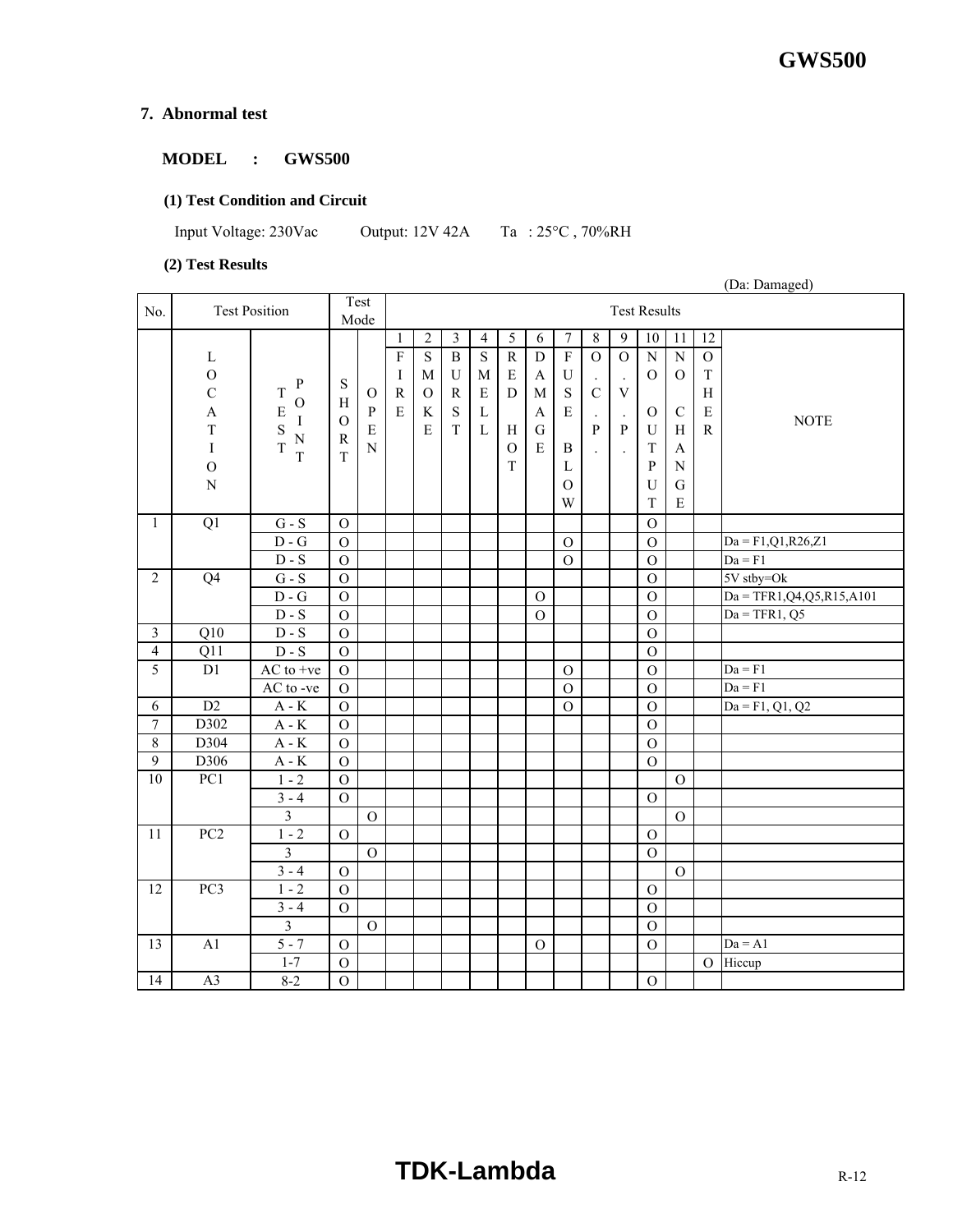| No. |                                                                                                                                    | <b>Test Position</b>                                                              |                                                       | Test<br>Mode                                        | <b>Test Results</b>                          |                                                                      |                                                                                              |                                                                                    |                                                                                       |                                                   |                                                                                                                  |                                                                      |                                                                 |                                                                                                    |                                                                                                                    |                                                                           |                                           |
|-----|------------------------------------------------------------------------------------------------------------------------------------|-----------------------------------------------------------------------------------|-------------------------------------------------------|-----------------------------------------------------|----------------------------------------------|----------------------------------------------------------------------|----------------------------------------------------------------------------------------------|------------------------------------------------------------------------------------|---------------------------------------------------------------------------------------|---------------------------------------------------|------------------------------------------------------------------------------------------------------------------|----------------------------------------------------------------------|-----------------------------------------------------------------|----------------------------------------------------------------------------------------------------|--------------------------------------------------------------------------------------------------------------------|---------------------------------------------------------------------------|-------------------------------------------|
|     | $\mathbf{L}$<br>$\rm{O}$<br>$\mathbf C$<br>$\boldsymbol{\mathsf{A}}$<br>$\mathbf T$<br>$\bf I$<br>$\overline{O}$<br>$\overline{N}$ | $\mathbf P$<br>T<br>$\mathcal{O}$<br>$\frac{E}{S}$<br>$\rm I$<br>$\mathbf N$<br>T | S<br>H<br>$\mathcal O$<br>${\bf R}$<br>$\overline{T}$ | $\mathbf{O}$<br>${\bf P}$<br>${\bf E}$<br>${\bf N}$ | 1<br>$\overline{F}$<br>I<br>$\mathbf R$<br>E | $\sqrt{2}$<br>$\overline{S}$<br>M<br>$\mathcal{O}$<br>K<br>${\bf E}$ | $\overline{\mathbf{3}}$<br>$\overline{B}$<br>$\mathbf U$<br>$\mathbb{R}$<br>S<br>$\mathbf T$ | $\overline{4}$<br>$\overline{S}$<br>$\mathbf M$<br>$\mathbf E$<br>L<br>$\mathbf L$ | $\overline{5}$<br>$\overline{R}$<br>$\mathbf E$<br>D<br>H<br>$\mathcal{O}$<br>$\rm T$ | 6<br>$\mathbf D$<br>A<br>M<br>A<br>${\bf G}$<br>E | $\boldsymbol{7}$<br>$\overline{F}$<br>$\mathbf U$<br>S<br>${\bf E}$<br>$\bf{B}$<br>$\mathbf{L}$<br>$\Omega$<br>W | 8<br>$\Omega$<br>$\mathbf C$<br>$\mathbf{P}$<br>$\ddot{\phantom{a}}$ | 9<br>$\mathcal{O}$<br>$\ensuremath{\mathbf{V}}$<br>P<br>$\cdot$ | 10<br>$\overline{N}$<br>$\mathcal{O}$<br>$\mathcal{O}$<br>${\bf U}$<br>T<br>$\mathbf{P}$<br>U<br>T | 11<br>$\overline{N}$<br>$\mathcal{O}$<br>$\mathbf C$<br>$\, {\rm H}$<br>A<br>${\bf N}$<br>$\mathbf G$<br>${\bf E}$ | 12<br>$\mathcal O$<br>$\rm T$<br>$\, {\rm H}$<br>${\bf E}$<br>$\mathbf R$ | <b>NOTE</b>                               |
| 15  | A101                                                                                                                               | $1 - 2$                                                                           | $\mathcal{O}$                                         |                                                     |                                              |                                                                      |                                                                                              |                                                                                    |                                                                                       |                                                   |                                                                                                                  |                                                                      |                                                                 |                                                                                                    | $\mathcal{O}$                                                                                                      |                                                                           |                                           |
|     |                                                                                                                                    | $2 - 3$                                                                           | $\Omega$                                              |                                                     |                                              |                                                                      |                                                                                              |                                                                                    |                                                                                       |                                                   |                                                                                                                  |                                                                      |                                                                 | $\mathcal{O}$                                                                                      |                                                                                                                    |                                                                           |                                           |
|     |                                                                                                                                    | $3 - 4$                                                                           | $\mathbf{O}$                                          |                                                     |                                              |                                                                      |                                                                                              |                                                                                    |                                                                                       |                                                   |                                                                                                                  |                                                                      |                                                                 | $\mathbf{O}$                                                                                       |                                                                                                                    |                                                                           |                                           |
|     |                                                                                                                                    | $5 - 6$                                                                           | $\mathcal{O}$                                         |                                                     |                                              |                                                                      |                                                                                              |                                                                                    |                                                                                       |                                                   |                                                                                                                  |                                                                      |                                                                 | $\mathcal{O}$                                                                                      |                                                                                                                    |                                                                           |                                           |
|     |                                                                                                                                    | $6 - 7$                                                                           | $\mathbf O$                                           |                                                     |                                              |                                                                      |                                                                                              |                                                                                    |                                                                                       |                                                   |                                                                                                                  |                                                                      |                                                                 | $\mathcal{O}$                                                                                      |                                                                                                                    |                                                                           |                                           |
|     |                                                                                                                                    | $7 - 8$                                                                           | $\mathbf{O}$                                          |                                                     |                                              |                                                                      |                                                                                              |                                                                                    |                                                                                       |                                                   |                                                                                                                  |                                                                      |                                                                 | $\Omega$                                                                                           |                                                                                                                    |                                                                           |                                           |
|     |                                                                                                                                    | $10 - 11$                                                                         | $\overline{O}$                                        |                                                     |                                              |                                                                      |                                                                                              |                                                                                    |                                                                                       |                                                   |                                                                                                                  |                                                                      |                                                                 | $\overline{O}$                                                                                     |                                                                                                                    |                                                                           |                                           |
|     |                                                                                                                                    | $11 - 12$                                                                         | $\mathbf O$                                           |                                                     |                                              |                                                                      |                                                                                              |                                                                                    |                                                                                       | $\Omega$                                          |                                                                                                                  |                                                                      |                                                                 | $\Omega$                                                                                           |                                                                                                                    |                                                                           | $Da = TFR1, Q4, Q5$                       |
|     |                                                                                                                                    | $14 - 15$                                                                         | $\overline{O}$                                        |                                                     |                                              |                                                                      |                                                                                              |                                                                                    |                                                                                       |                                                   |                                                                                                                  |                                                                      |                                                                 | $\overline{0}$                                                                                     |                                                                                                                    |                                                                           |                                           |
|     |                                                                                                                                    | $15 - 16$                                                                         | $\mathcal{O}$                                         |                                                     |                                              |                                                                      |                                                                                              |                                                                                    |                                                                                       |                                                   |                                                                                                                  |                                                                      |                                                                 | $\mathcal{O}$                                                                                      |                                                                                                                    |                                                                           |                                           |
| 16  | A301                                                                                                                               | $7,8 - 12$                                                                        | $\overline{0}$                                        |                                                     |                                              |                                                                      |                                                                                              |                                                                                    |                                                                                       |                                                   | $\mathcal{O}$                                                                                                    |                                                                      |                                                                 | $\overline{0}$                                                                                     |                                                                                                                    |                                                                           | $\text{Iin} = \uparrow$ , Da = F1, Q1, Q2 |
|     |                                                                                                                                    | $3 - 12$                                                                          | $\mathcal{O}$                                         |                                                     |                                              |                                                                      |                                                                                              |                                                                                    |                                                                                       |                                                   |                                                                                                                  |                                                                      |                                                                 | $\mathcal{O}$                                                                                      |                                                                                                                    |                                                                           |                                           |
| 17  | C14                                                                                                                                |                                                                                   | $\mathcal{O}$                                         |                                                     |                                              |                                                                      |                                                                                              |                                                                                    |                                                                                       | $\mathcal{O}$                                     |                                                                                                                  |                                                                      |                                                                 | $\mathcal{O}$                                                                                      |                                                                                                                    |                                                                           | $Da = F1$                                 |
|     |                                                                                                                                    |                                                                                   |                                                       | $\mathbf O$                                         |                                              |                                                                      |                                                                                              |                                                                                    |                                                                                       |                                                   |                                                                                                                  | $\mathcal{O}$                                                        |                                                                 |                                                                                                    |                                                                                                                    |                                                                           | Hiccup                                    |
| 18  | C501                                                                                                                               |                                                                                   | $\mathbf{O}$                                          |                                                     |                                              |                                                                      |                                                                                              |                                                                                    |                                                                                       |                                                   |                                                                                                                  |                                                                      |                                                                 | $\mathcal O$                                                                                       |                                                                                                                    |                                                                           |                                           |
| 19  | $\overline{T1}$                                                                                                                    | $2 - 4$                                                                           | $\overline{O}$                                        |                                                     |                                              |                                                                      |                                                                                              |                                                                                    |                                                                                       |                                                   |                                                                                                                  |                                                                      |                                                                 | $\Omega$                                                                                           |                                                                                                                    |                                                                           |                                           |
|     |                                                                                                                                    | $17 - 18$                                                                         | $\overline{O}$                                        |                                                     |                                              |                                                                      |                                                                                              |                                                                                    |                                                                                       |                                                   |                                                                                                                  |                                                                      |                                                                 | $\mathbf O$                                                                                        |                                                                                                                    |                                                                           |                                           |
|     |                                                                                                                                    | 18-19                                                                             | $\mathcal{O}$                                         |                                                     |                                              |                                                                      |                                                                                              |                                                                                    |                                                                                       |                                                   |                                                                                                                  |                                                                      |                                                                 | $\mathbf{O}$                                                                                       |                                                                                                                    |                                                                           |                                           |
| 20  | T301                                                                                                                               | $4 - 5$                                                                           | $\mathbf O$                                           |                                                     |                                              |                                                                      |                                                                                              |                                                                                    |                                                                                       |                                                   |                                                                                                                  |                                                                      |                                                                 | $\mathcal{O}$                                                                                      |                                                                                                                    |                                                                           |                                           |
|     |                                                                                                                                    | $1 - 2$                                                                           | $\mathcal O$                                          |                                                     |                                              |                                                                      |                                                                                              |                                                                                    |                                                                                       |                                                   |                                                                                                                  |                                                                      |                                                                 | $\mathcal{O}$                                                                                      |                                                                                                                    |                                                                           | $5VSB = Hiccup$                           |
|     |                                                                                                                                    | $7 - 8$                                                                           | $\mathbf O$                                           |                                                     |                                              |                                                                      |                                                                                              |                                                                                    |                                                                                       |                                                   |                                                                                                                  |                                                                      |                                                                 | $\mathcal{O}$                                                                                      |                                                                                                                    |                                                                           | Hiccup                                    |
|     |                                                                                                                                    | $8 - 9$                                                                           | ${\rm O}$                                             |                                                     |                                              |                                                                      |                                                                                              |                                                                                    |                                                                                       |                                                   |                                                                                                                  |                                                                      |                                                                 | $\overline{O}$                                                                                     |                                                                                                                    |                                                                           | Hiccup                                    |
| 21  | L7                                                                                                                                 | $1 - 2$                                                                           | $\mathcal{O}$                                         |                                                     |                                              |                                                                      |                                                                                              |                                                                                    |                                                                                       |                                                   | $\mathcal O$                                                                                                     |                                                                      |                                                                 | $\mathcal{O}$                                                                                      |                                                                                                                    |                                                                           | $Da = F1, Q1, Q2$                         |